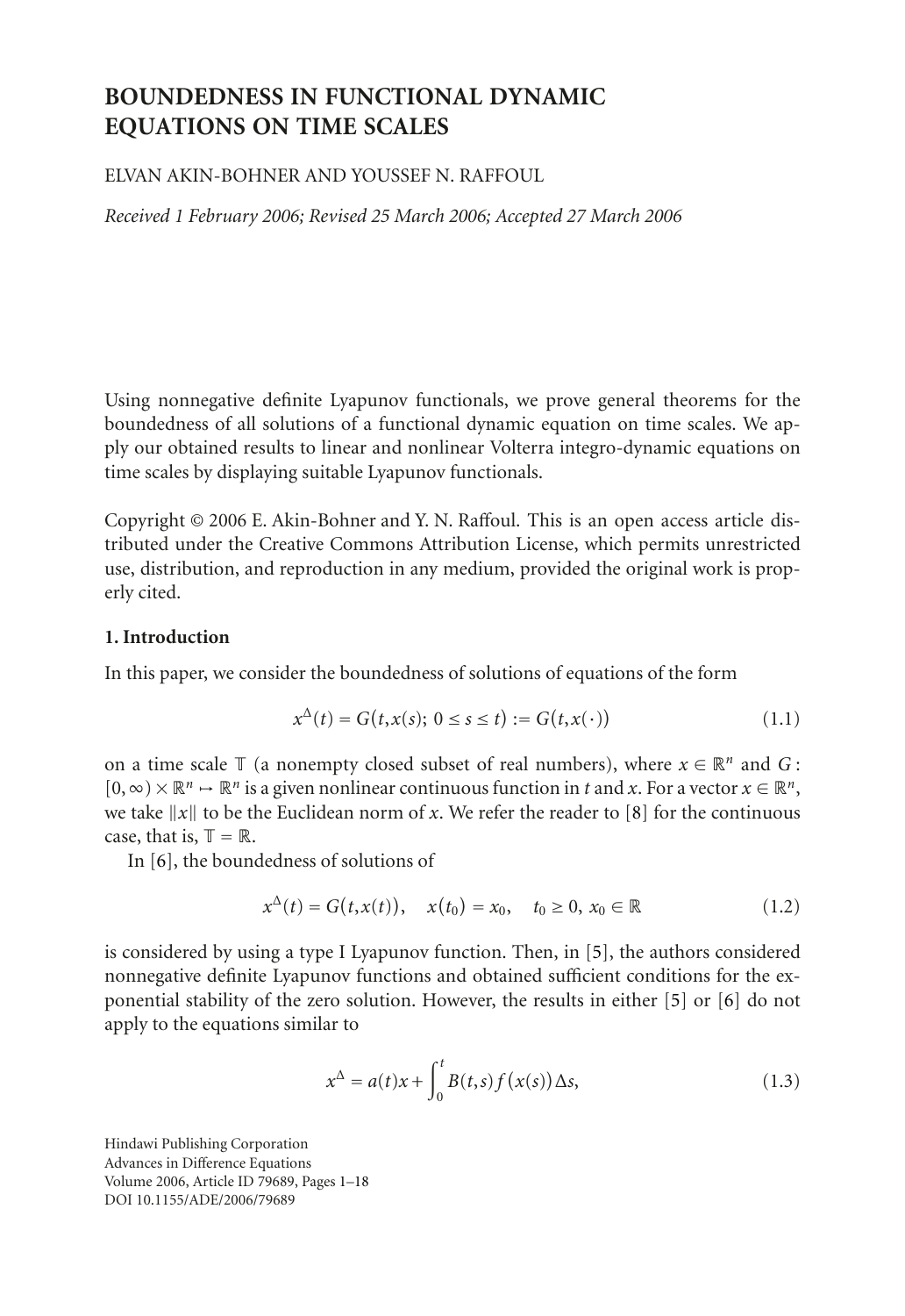which is the Volterra integro-dynamic equation. In particular, we are interested in ap-plying our results to [\(1.3\)](#page-0-0) with  $f(x) = x^n$ , where *n* is positive and rational. The authors are confident that there is nothing in the literature that deals with the qualitative analysis of Volterra integro-dynamic equations on time scales. Thus, this paper is going to play a major role in any future research that is related to Volterra integro-dynamic equations.

Let  $\phi$ :  $[0, t_0] \rightarrow \mathbb{R}^n$  be continuous, we define  $|\phi| = \sup{\{\|\phi(t)\| : 0 \le t \le t_0\}}$ .

We say that solutions of [\(1.1\)](#page-0-1) are *bounded* if any solution  $x(t, t_0, \phi)$  of (1.1) satisfies

$$
||x(t,t_0,\phi)|| \le C(|\phi|,t_0), \quad \forall t \ge t_0,
$$
\n(1.4)

where *C* is a constant and depends on  $t_0$ . Moreover, solutions of [\(1.1\)](#page-0-1) are *uniformly bounded* if *C* is independent of  $t_0$ . Throughout this paper, we assume  $0 \in \mathbb{T}$  and  $[0, \infty)$  =  ${t \in \mathbb{T} : 0 \le t < \infty}.$ 

Next, we generalize a "type I Lyapunov function" which is defined by Peterson and Tisdell [\[6](#page-17-1)] to Lyapunov functionals. We say  $V : [0, \infty) \times \mathbb{R}^n \to [0, \infty)$  is a *type I Lyapunov functional* on  $[0, \infty) \times \mathbb{R}^n$  when

$$
V(t,x) = \sum_{i=1}^{n} (V_i(x_i) + U_i(t)),
$$
\n(1.5)

where each  $V_i: \mathbb{R} \to \mathbb{R}$  and  $U_i: [0, \infty) \to \mathbb{R}$  are continuously differentiable. Next, we extend the definition of the derivative of a type I Lyapunov function to type I Lyapunov functionals. If *V* is a type I Lyapunov functional and *x* is a solution of [\(1.1\)](#page-0-1), then [\(2.11\)](#page-3-0) gives

$$
\begin{aligned} \left[ V(t,x) \right]^{\Delta} &= \sum_{i=1}^{n} \left( V_i(x_i(t)) + U_i(t) \right)^{\Delta} \\ &= \int_0^1 \nabla V \left[ x(t) + h\mu(t) G(t, x(\cdot)) \right] \cdot G(t, x(\cdot)) \, dh + \sum_{i=1}^{n} U_i^{\Delta}(t), \end{aligned} \tag{1.6}
$$

where  $\nabla = (\partial/\partial x_1,\ldots,\partial/\partial x_n)$  is the gradient operator. This motivates us to define  $\dot{V}$ :  $[0,\infty)\times\mathbb{R}^n\mapsto\mathbb{R}$  by

$$
\dot{V}(t,x) = \left[V(t,x)\right]^{\Delta}.\tag{1.7}
$$

Continuing in the spirit of [\[6\]](#page-17-1), we have

$$
\dot{V}(t,x) = \begin{cases}\n\sum_{i=1}^{n} \frac{V_i(x_i + \mu(t)G_i(t,x(\cdot))) - V_i(x_i)}{\mu(t)} + \sum_{i=1}^{n} U_i^{\Delta}(t), & \text{when } \mu(t) \neq 0, \\
\nabla V(x) \cdot G(t,x(\cdot)) + \sum_{i=1}^{n} U_i^{\Delta}(t), & \text{when } \mu(t) = 0.\n\end{cases}
$$
\n(1.8)

We also use a continuous strictly increasing function  $W_i$ :  $[0, \infty) \rightarrow [0, \infty)$  with  $W_i(0) = 0$ ,  $W_i(s) > 0$ , if  $s > 0$  for each  $i \in \mathbb{Z}^+$ .

We make use of the above expression in our examples.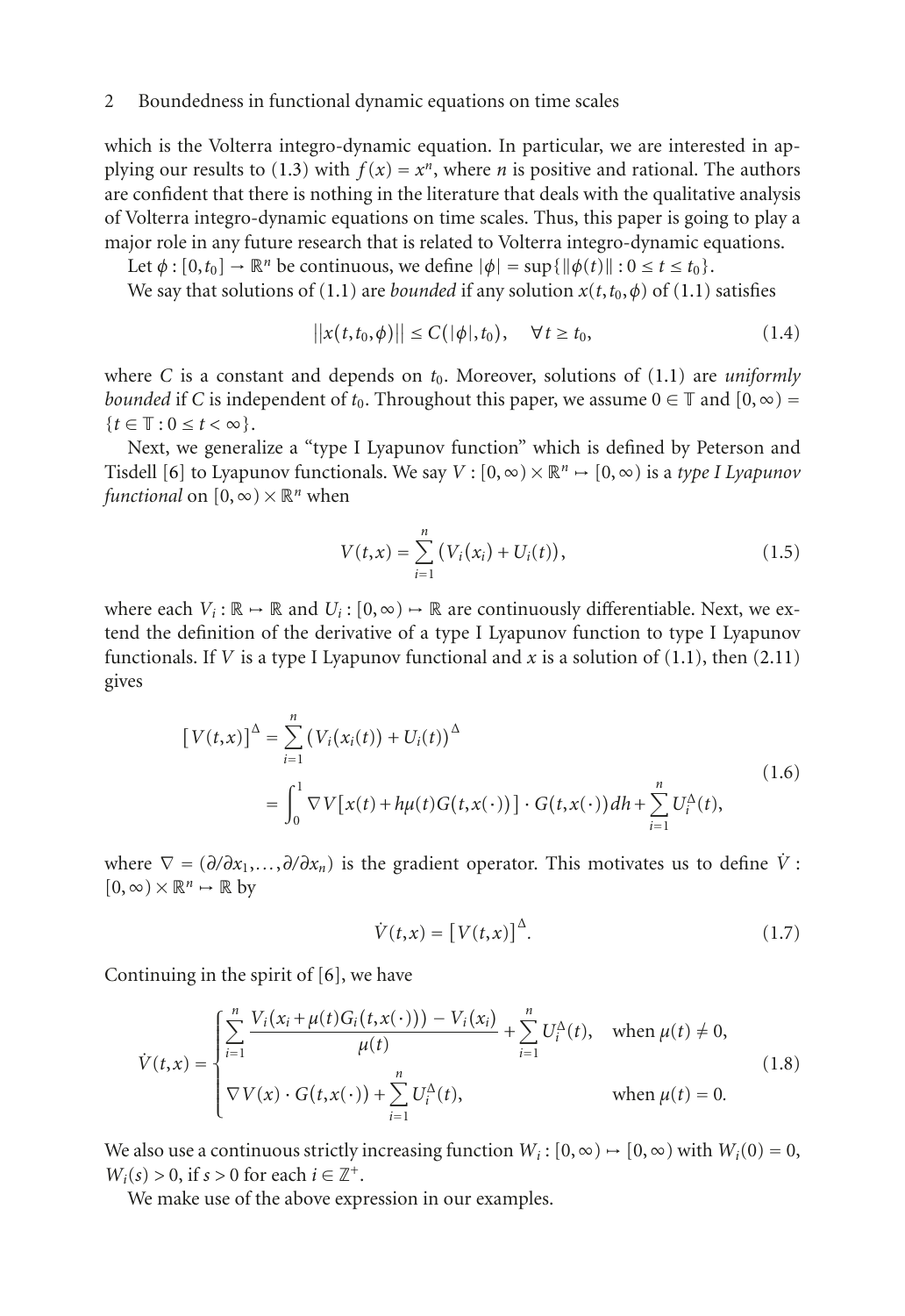*Example 1.1.* Assume  $\phi(t,s)$  is right-dense continuous (rd-continuous) and let

$$
V(t,x) = x^2 + \int_0^t \phi(t,s)W(|x(s)|)\Delta s. \tag{1.9}
$$

If  $x$  is a solution of  $(1.1)$ , then we have by using  $(2.10)$  and [Theorem 2.2](#page-3-2) that

$$
\dot{V}(t,x) = 2x \cdot G(t,x(\cdot)) + \mu(t)G^2(t,x(\cdot))
$$
  
+ 
$$
\int_0^t \phi^{\Delta}(t,s)W(|x(s)|)\Delta s + \phi(\sigma(t),t)W(|x(t)|),
$$
 (1.10)

where  $\phi^{\Delta}(t,s)$  denotes the derivative of  $\phi$  with respect to the first variable.

We say that a type I Lyapunov functional  $V : [0, \infty) \times \mathbb{R}^n \to [0, \infty)$  is *negative definite* if  $V(t,x) > 0$  for  $x \neq 0$ ,  $x \in \mathbb{R}^n$ ,  $V(t,x) = 0$  for  $x = 0$  and along the solutions of [\(1.1\)](#page-0-1), we have  $\dot{V}(t,x) \leq 0$ . If the condition  $\dot{V}(t,x) \leq 0$  does not hold for all  $(t,x) \in \mathbb{T} \times \mathbb{R}^n$ , then the Lyapunov functional is said to be *nonnegative definite*.

In the case of differential equations or difference equations, it is known that if one can display a negative definite Lyapunov function, or functionals, for [\(1.1\)](#page-0-1), then boundedness of all solutions follows. In [\[8](#page-17-0)], the second author displayed nonnegative Lyapunov functionals and proved boundedness of all solutions of [\(1.1\)](#page-0-1), in the case  $\mathbb{T} = \mathbb{R}$ .

#### **2. Calculus on time scales**

In this section, we introduce a calculus on time scales including preliminary results. An introduction with applications and advances in dynamic equations are given in [\[2](#page-17-4), [3\]](#page-17-5). Our aim is not only to unify some results when  $\mathbb{T} = \mathbb{R}$  and  $\mathbb{T} = \mathbb{Z}$  but also to extend them for other time scales such as  $h\mathbb{Z}$ , where  $h > 0$ ,  $q^{\mathbb{N}_0}$ , where  $q > 1$  and so on. We define the *forward jump operator σ* on T by

$$
\sigma(t) := \inf\{s > t : s \in \mathbb{T}\} \in \mathbb{T} \tag{2.1}
$$

for all  $t \in \mathbb{T}$ . In this definition, we put inf $(\emptyset)$  = sup  $\mathbb{T}$ . The *backward jump operator*  $\rho$  on  $\mathbb T$  is defined by

$$
\rho(t) := \sup\{s < t : s \in \mathbb{T}\} \in \mathbb{T} \tag{2.2}
$$

for all  $t \in \mathbb{T}$ . If  $\sigma(t) > t$ , we say t is *right-scattered*, while if  $\rho(t) < t$ , we say t is *left-scattered*. If  $\sigma(t) = t$ , we say *t* is *right-dense*, while if  $\rho(t) = t$ , we say *t* is *left-dense*. The *graininess function*  $\mu : \mathbb{T} \to [0, \infty)$  *is defined by* 

$$
\mu(t) := \sigma(t) - t. \tag{2.3}
$$

T has left-scattered maximum point *m*, then  $\mathbb{T}^k = \mathbb{T} - \{m\}$ . Otherwise,  $\mathbb{T}^k = \mathbb{T}$ . Assume  $x: \mathbb{T} \to \mathbb{R}^n$ . Then we define  $x^{\Delta}(t)$  to be the vector (provided it exists) with the property that given any  $\epsilon > 0$ , there is a neighborhood U of t such that

$$
\left| \left[ x_i(\sigma(t)) - x_i(s) \right] - x_i^{\Delta}(t) \left[ \sigma(t) - s \right] \right| \leq \epsilon \left| \sigma(t) - s \right| \tag{2.4}
$$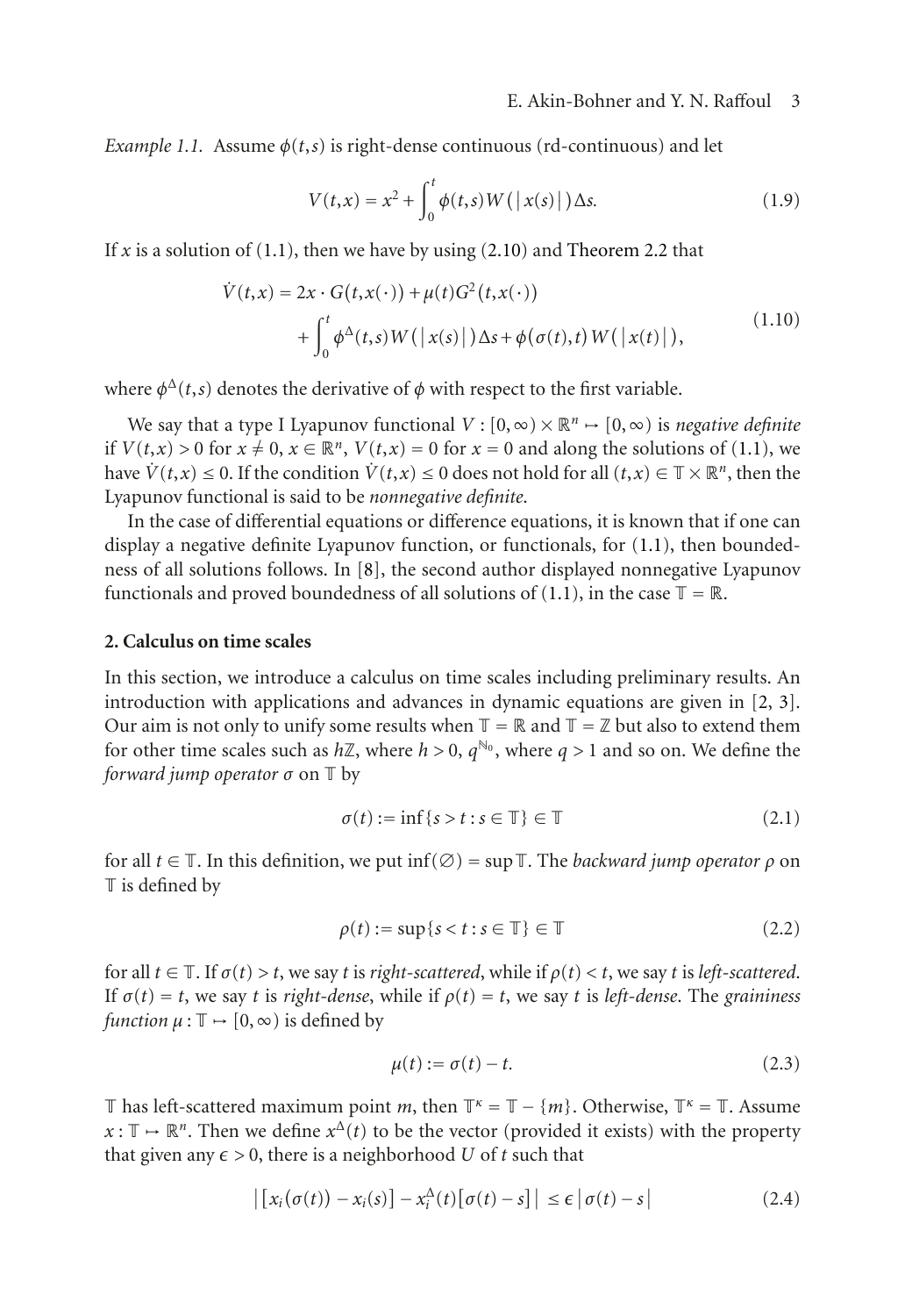for all  $s \in U$  and for each  $i = 1, 2, ..., n$ . We call  $x^{\Delta}(t)$  the *delta derivative* of  $x(t)$  at *t*, and it turns out that  $x^{\Delta}(t) = x'(t)$  if  $\mathbb{T} = \mathbb{R}$  and  $x^{\Delta}(t) = x(t+1) - x(t)$  if  $\mathbb{T} = \mathbb{Z}$ . If  $G^{\Delta}(t) = g(t)$ , then the Cauchy integral is defined by

$$
\int_{a}^{t} g(s) \Delta s = G(t) - G(a). \tag{2.5}
$$

It can be shown that if  $f : \mathbb{T} \to \mathbb{R}^n$  is continuous at  $t \in \mathbb{T}$  and *t* is right-scattered, then

$$
f^{\Delta}(t) = \frac{f(\sigma(t)) - f(t)}{\mu(t)},
$$
\n(2.6)

while if *t* is right-dense, then

<span id="page-3-3"></span>
$$
f^{\Delta}(t) = \lim_{s \to t} \frac{f(t) - f(s)}{t - s},
$$
\n(2.7)

if the limit exists. If  $f, g : \mathbb{T} \to \mathbb{R}^n$  are differentiable at  $t \in \mathbb{T}$ , then the product and quotient rules are as follows:

<span id="page-3-1"></span>
$$
(fg)^{\Delta}(t) = f^{\Delta}(t)g(t) + f^{\sigma}(t)g^{\Delta}(t),
$$
\n(2.8)

$$
\left(\frac{f}{g}\right)^{\Delta}(t) = \frac{f^{\Delta}(t)g(t) - f(t)g^{\Delta}(t)}{g(t)g^{\sigma}(t)} \quad \text{if } g(t)g^{\sigma}(t) \neq 0. \tag{2.9}
$$

If *f* is differentiable at *t*, then

$$
f^{\sigma}(t) = f(t) + \mu(t)f^{\Delta}(t), \quad \text{where } f^{\sigma} = f \circ \sigma.
$$
 (2.10)

We say  $f: \mathbb{T} \to \mathbb{R}$  is *rd-continuous* provided f is continuous at each right-dense point *t* ∈ T and whenever *t* ∈ T is left-dense,  $\lim_{s \to t^-} f(s)$  exists as a finite number. We say that  $p: \mathbb{T} \to \mathbb{R}$  is *regressive* provided  $1 + \mu(t)p(t) \neq 0$  for all  $t \in \mathbb{T}$ . We define the set  $\Re$  of all regressive and rd-continuous functions. We define the set  $\Re^+$  of all positively regressive elements of  $\mathcal{R}$  by  $\mathcal{R}^+ = \{p \in \mathcal{R} : 1 + \mu(t)p(t) > 0 \text{ for all } t \in \mathbb{T}\}.$ 

The following chain rule is due to Poetzsche and the proof can be found in [\[2](#page-17-4), Theorem 1.90].

THEOREM 2.1. Let  $f : \mathbb{R} \to \mathbb{R}$  be continuously differentiable and suppose  $g : \mathbb{T} \to \mathbb{R}$  is delta *differentiable. Then f* ◦ *g* : T → R *is delta differentiable and the formula*

<span id="page-3-0"></span>
$$
(f \circ g)^{\Delta}(t) = \left\{ \int_0^1 f'(g(t) + h\mu(t)g^{\Delta}(t))dh \right\} g^{\Delta}(t)
$$
 (2.11)

*holds.*

<span id="page-3-2"></span>We use the following result [\[2,](#page-17-4) Theorem 1.117] to calculate the derivative of the Lyapunov function in further sections.

**THEOREM** 2.2. Let  $t_0 \in \mathbb{T}^k$  *and assume*  $k : \mathbb{T} \times \mathbb{T}^k \rightarrow \mathbb{R}$  *is continuous at*  $(t, t)$ *, where*  $t \in \mathbb{T}^k$ *with*  $t > t_0$ . Also assume that  $k(t, \cdot)$  *is rd-continuous on*  $[t_0, \sigma(t)]$ . Suppose for each  $\epsilon > 0$ ,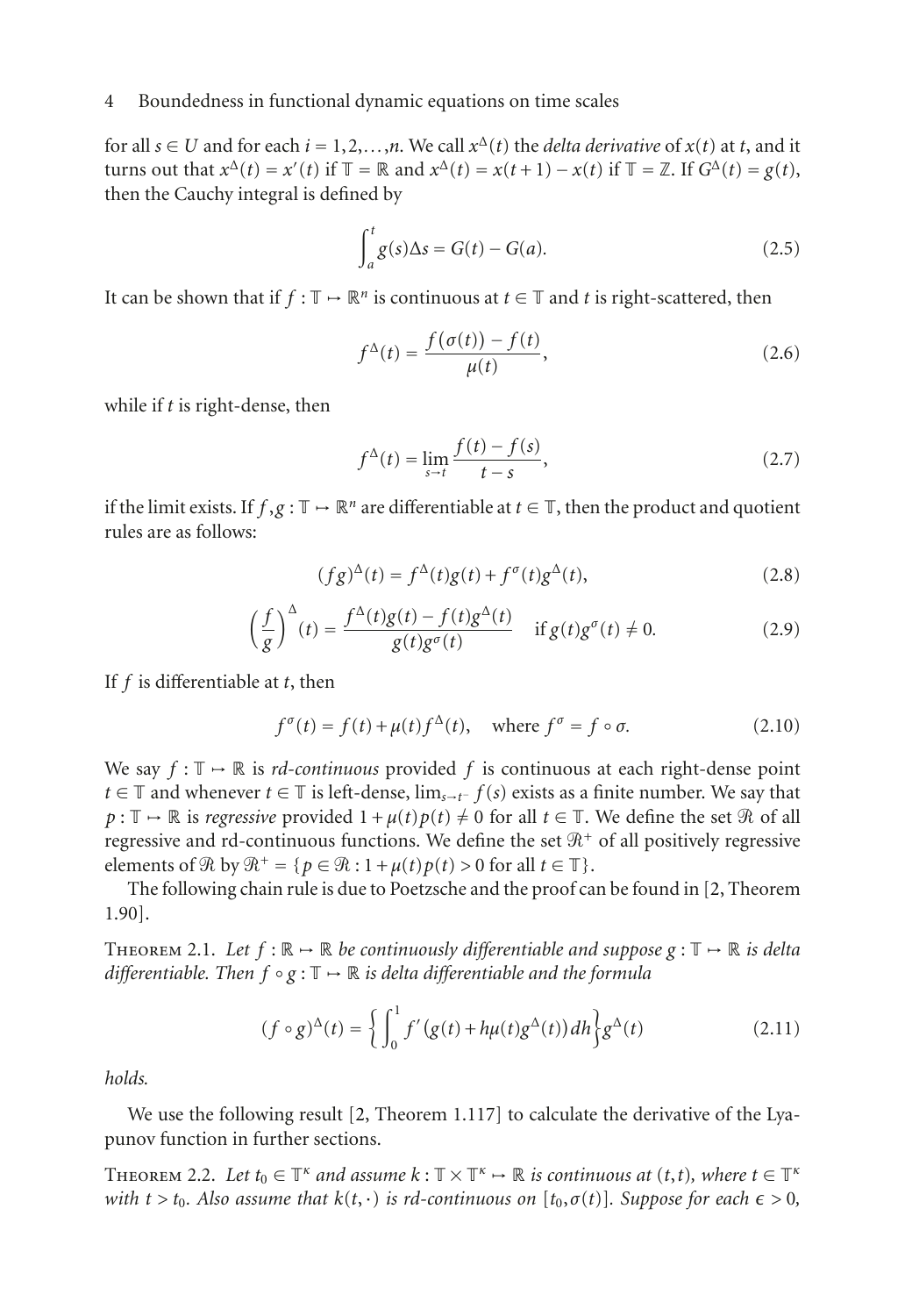*there exists a neighborhood of t, independent*  $U$  *of*  $\tau \in [t_0, \sigma(t)]$ *, such that* 

$$
\left| k(\sigma(t), \tau) - k(s, \tau) - k^{\Delta}(t, \tau) (\sigma(t) - s) \right| \leq \epsilon \left| \sigma(t) - s \right| \quad \forall s \in U,
$$
\n(2.12)

*where k*<sup>Δ</sup> *denotes the derivative of k with respect to the first variable. Then*

$$
g(t) := \int_{t_0}^t k(t, \tau) \Delta \tau \quad implies \quad g^{\Delta}(t) = \int_{t_0}^t k^{\Delta}(t, \tau) \Delta \tau + k(\sigma(t), t);
$$
  
\n
$$
h(t) := \int_t^b k(t, \tau) \Delta \tau \quad implies \quad k^{\Delta}(t) = \int_t^b k^{\Delta}(t, \tau) \Delta \tau - k(\sigma(t), t).
$$
\n(2.13)

<span id="page-4-2"></span>We apply the following Cauchy-Schwarz inequality in [\[2](#page-17-4), Theorem 6.15] to prove [Theorem 4.1.](#page-9-0)

THEOREM 2.3. Let  $a, b \in \mathbb{T}$ . For rd-continuous  $f, g : [a, b] \rightarrow \mathbb{R}$ ,

$$
\int_{a}^{b} |f(t)g(t)| \Delta t \le \sqrt{\left\{ \int_{a}^{b} |f(t)|^{2} \Delta t \right\} \left\{ \int_{a}^{b} |g(t)|^{2} \Delta t \right\}}.
$$
 (2.14)

If  $p: \mathbb{T} \to \mathbb{R}$  is rd-continuous and regressive, then the *exponential function*  $e_p(t,t_0)$  is for each fixed  $t_0 \in \mathbb{T}$  the unique solution of the initial value problem

$$
x^{\Delta} = p(t)x, \qquad x(t_0) = 1 \tag{2.15}
$$

on T. Under the addition on  $\mathscr R$  defined by

$$
(p \oplus q)(t) = p(t) + q(t) + \mu(t)p(t)q(t), \quad t \in \mathbb{T}, \tag{2.16}
$$

is an Abelian group (see [\[2](#page-17-4)]), where the additive inverse of p, denoted by  $\ominus p$ , is defined by

$$
(\ominus p)(t) = \frac{-p(t)}{1 + \mu(t)p(t)}, \quad t \in \mathbb{T}.
$$
\n
$$
(2.17)
$$

<span id="page-4-1"></span>We use the following properties of the exponential function  $e_p(t,s)$  which are proved in Bohner and Peterson [\[2](#page-17-4)].

THEOREM 2.4. *If*  $p, q \in \mathcal{R}$ , then for  $t, s, r, t_0 \in \mathbb{T}$ ,

(i)  $e_p(t,t) \equiv 1$  *and*  $e_0(t,s) \equiv 1$ ; (ii)  $e_p(\sigma(t), s) = (1 + \mu(t)p(t))e_p(t, s);$ (iii)  $1/e_p(t,s) = e_{\Theta p}(t,s) = e_p(s,t);$  $(iv)$   $e_p(t,s)/e_q(t,s) = e_{p \ominus q}(t,s);$ (v)  $e_p(t,s)e_q(t,s) = e_{p \oplus q}(t,s)$ .

Moreover, the following can be found in [\[1](#page-17-6)].

<span id="page-4-0"></span>THEOREM 2.5. Let  $t_0 \in \mathbb{T}$ .

- (i) If  $p \in \mathcal{R}^+$ , then  $e_p(t,t_0) > 0$  for all  $t \in \mathbb{T}$ .
- (ii) If  $p \ge 0$ , then  $e_p(t, t_0) \ge 1$  for all  $t \ge t_0$ . Therefore,  $e_{\ominus p}(t, t_0) \le 1$  for all  $t \ge t_0$ .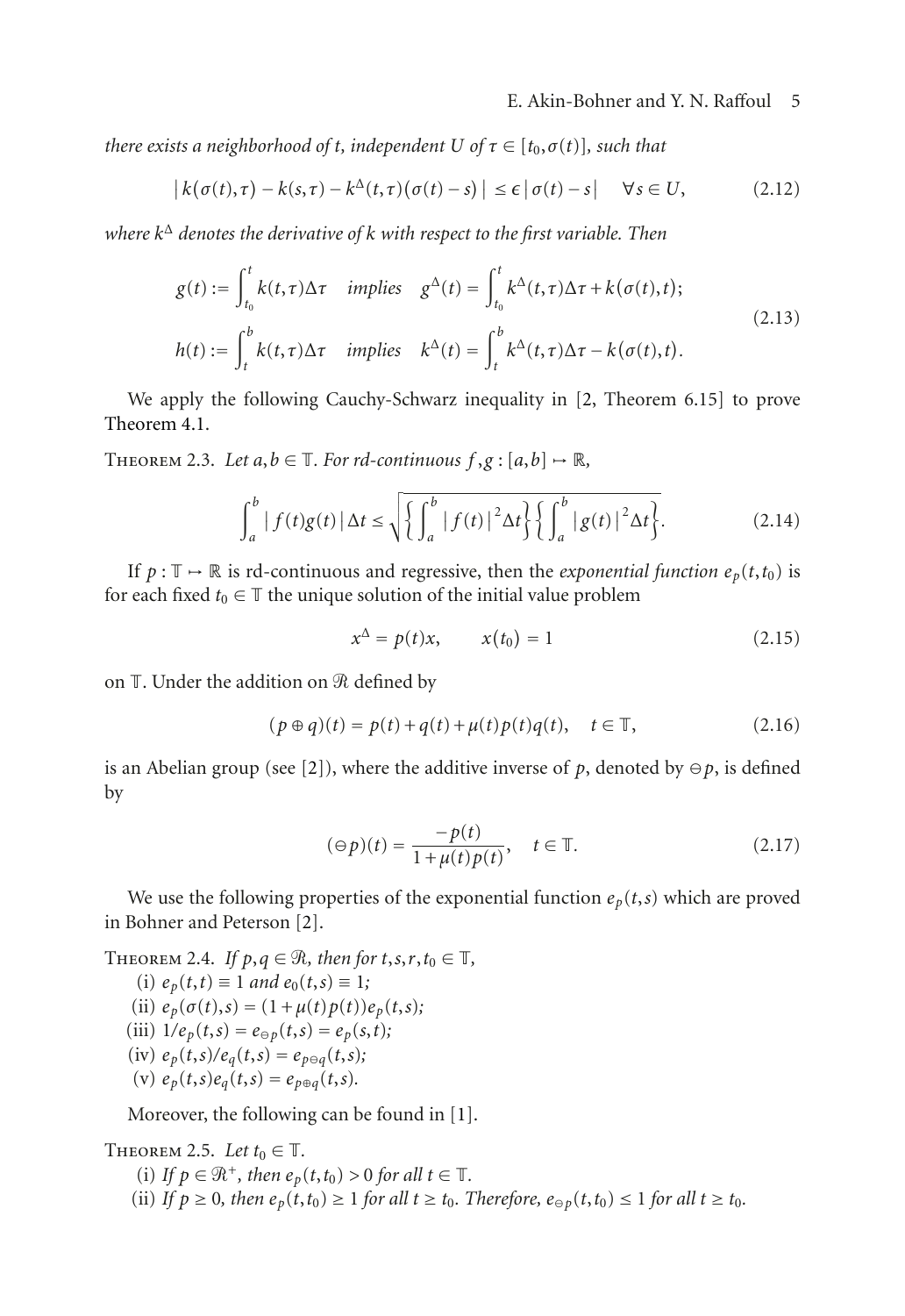### **3. Boundedness of solutions**

<span id="page-5-3"></span>In this section, we use a nonnegative definite type I Lyapunov functional and establish sufficient conditions to obtain boundedness of solutions of  $(1.1)$ .

THEOREM 3.1. Let  $D \subset \mathbb{R}^n$ . Suppose that there exists a type I Lyapunov functional  $V : [0, \infty)$  $\times$  *D*  $\mapsto$  [0,  $\infty$ ) *such that for all*  $(t, x) \in$  [0,  $\infty$ )  $\times$  *D*,

$$
\lambda_1 W_1(|x|) \le V(t,x) \le \lambda_2 W_2(|x|) + \lambda_2 \int_0^t \phi_1(t,s) W_3(|x(s)|) \Delta s, \tag{3.1}
$$

<span id="page-5-2"></span><span id="page-5-1"></span><span id="page-5-0"></span>
$$
\dot{V}(t,x) \le \frac{-\lambda_3 W_4(|x|) - \lambda_3 \int_0^t \phi_2(t,s) W_5(|x(s)|) \Delta s + L}{1 + \mu(t)(\lambda_3/\lambda_2)},
$$
\n(3.2)

*where*  $\lambda_1$ ,  $\lambda_2$ ,  $\lambda_3$ , and *L* are positive constants and  $\phi_i(t,s) \geq 0$  is rd-continuous function for  $0 \leq s \leq t < \infty$ ,  $i = 1, 2$  *such that* 

$$
W_2(|x|) - W_4(|x|) + \int_0^t (\phi_1(t,s)W_3(|x(s)|) - \phi_2(t,s)W_5(|x(s)|))\Delta s \le \gamma,
$$
 (3.3)

 $w$ *here*  $\gamma \geq 0$ *. If*  $\int_0^t \phi_1(t,s) \Delta s \leq B$  *for some*  $B \geq 0$ *, then all solutions of*  $(1.1)$  *staying in D* are *uniformly bounded.*

*Proof.* Let *x* be a solution of [\(1.1\)](#page-0-1) with  $x(t) = \phi(t)$  for  $0 \le t \le t_0$ . Set  $M = \lambda_3/\lambda_2$ . By [\(2.8\)](#page-3-3) and  $(2.10)$  and inequalities  $(3.1)$ ,  $(3.2)$ , and  $(3.3)$  we obtain

$$
[V(t,x(t))e_M(t,t_0)]^{\Delta} = \dot{V}(t,x(t))e_M^{\sigma}(t,t_0) + MV(t,x(t))e_M(t,t_0)
$$
  
\n
$$
= [\dot{V}(t,x(t))(1+\mu(t)M) + MV(t,x(t))]e_M(t,t_0)
$$
  
\n
$$
\leq [-\lambda_3 W_4(|x|) - \lambda_3 \int_0^t \phi_2(t,s)W_5(|x(s)|)\Delta s + L]e_M(t,t_0)
$$
  
\n
$$
+ [\lambda_3 W_2(|x|) + \lambda_3 \int_0^t \phi_1(t,s)W_3(|x(s)|)\Delta s]e_M(t,t_0)
$$
  
\n
$$
\leq [\lambda_3 \gamma + L]e_M(t,t_0) =:Ke_M(t,t_0),
$$
\n(3.4)

where we used [Theorem 2.5\(](#page-4-0)i). Integrating both sides from  $t_0$  to  $t$ , we have

$$
V(t, x(t))e_M(t, t_0) \le V(t_0, \phi) + \frac{K}{M} \int_{t_0}^t e_M^{\Delta}(\tau, t_0) \Delta \tau
$$
  
=  $V(t_0, \phi) + \frac{K}{M}(e_M(t, t_0) - 1) \le V(t_0, \phi) + \frac{K}{M}e_M(t, t_0).$  (3.5)

It follows from [Theorem 2.4\(](#page-4-1)iii) that for all  $t \ge t_0$ ,

$$
V(t, x(t)) \le V(t_0, \phi) e_{\Theta M}(t, t_0) + \frac{K}{M}.
$$
 (3.6)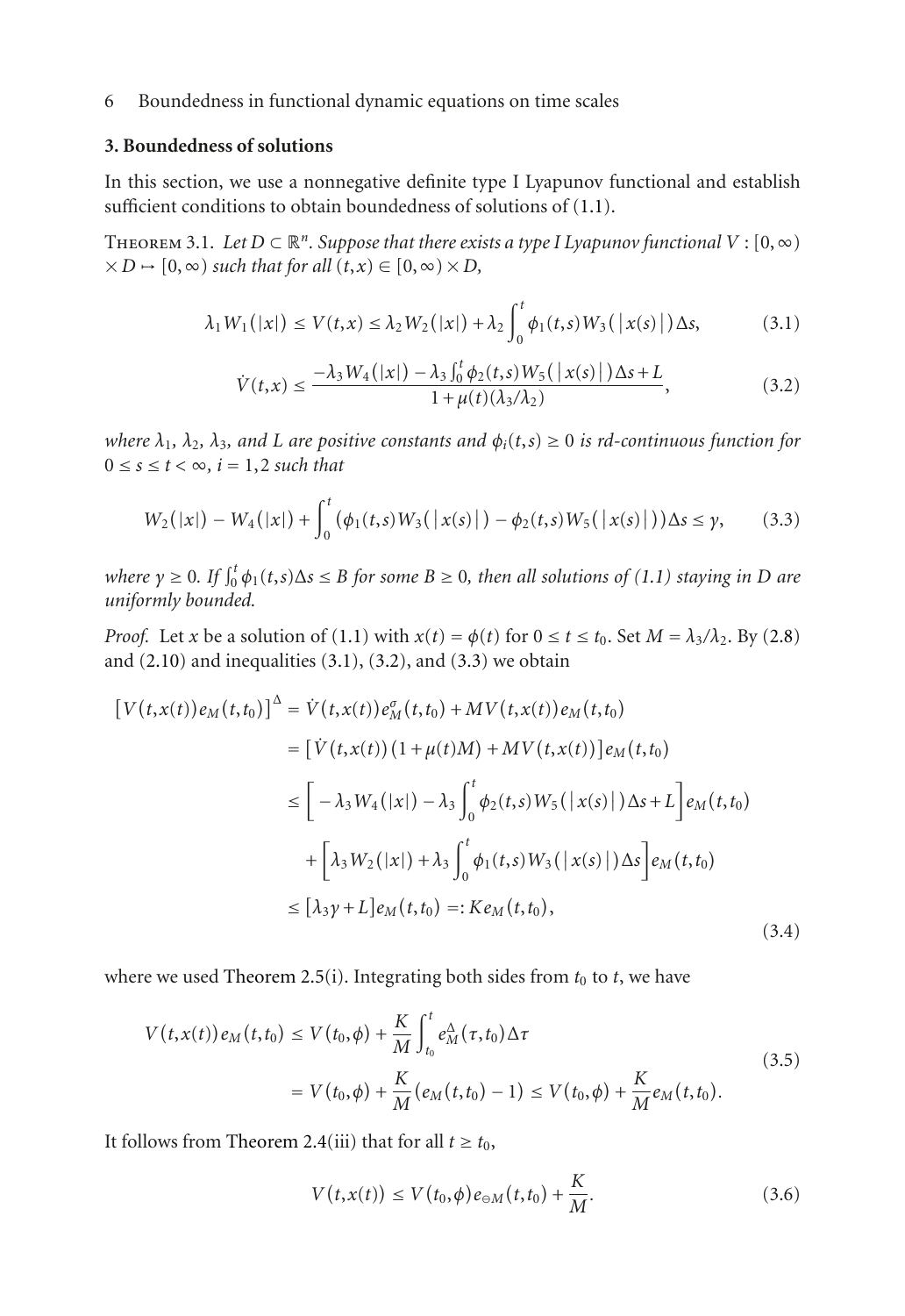### E. Akin-Bohner and Y. N. Raffoul 7

From inequality [\(3.1\)](#page-5-0), we have

$$
W_1(|x|) \le \frac{1}{\lambda_1} \left( V(t_0, \phi) e_{\Theta M}(t, t_0) + \frac{K}{M} \right)
$$
  

$$
\le \frac{1}{\lambda_1} \left[ \lambda_2 W_2(|\phi|) + \lambda_2 W_3(|\phi|) \int_0^{t_0} \phi_1(t_0, s) \Delta s + \frac{K}{M} \right],
$$
 (3.7)

where we used the fact [Theorem 2.5\(](#page-4-0)ii). Therefore, we obtain

$$
|x| \le W_1^{-1} \left\{ \frac{1}{\lambda_1} \left[ \lambda_2 W_2(|\phi|) + \lambda_2 W_3(|\phi|) \int_0^{t_0} \phi_1(t_0, s) \Delta s + \frac{K}{M} \right] \right\}
$$
(3.8)

for all  $t \geq t_0$ . This concludes the proof.  $\Box$ 

In the next theorem, we give sufficient conditions to show that solutions of  $(1.1)$  are bounded.

THEOREM 3.2. Let  $D \subset \mathbb{R}^n$ . Suppose that there exists a type I Lyapunov functional V:  $[0, \infty) \times D \rightarrow [0, \infty)$  *such that for all*  $(t, x) \in [0, \infty) \times D$ *,* 

$$
\lambda_1(t)W_1(|x|) \le V(t,x) \le \lambda_2(t)W_2(|x|) + \lambda_2(t)\int_0^t \phi_1(t,s)W_3(|x(s)|)\Delta s,
$$
  

$$
\dot{V}(t,x) \le \frac{-\lambda_3(t)W_4(|x|) - \lambda_3(t)\int_0^t \phi_2(t,s)W_5(|x(s)|)\Delta s + L}{1 + \mu(t)(\lambda_3(t)/\lambda_2(t))},
$$
\n(3.9)

*where*  $\lambda_1, \lambda_2, \lambda_3$  *are positive continuous functions, L is a positive constant,*  $\lambda_1$  *is nondecreasing, and*  $\phi_i(t,s) \geq 0$  *is rd-continuous for*  $0 \leq s \leq t < \infty$ ,  $i = 1,2$ , such that

$$
W_2(|x|) - W_4(|x|) + \int_0^t (\phi_1(t,s)W_3(|x|) - \phi_2(t,s)W_5(|x(s)|)) \Delta s \le \gamma,
$$
 (3.10)

 $w$ here  $\gamma \geq 0$ . If  $\int_0^t \phi_1(t,s) \Delta s \leq B$  *and*  $\lambda_3(t) \leq N$  *for*  $t \in [0,\infty)$  *and some positive constants B and N, then all solutions of [\(1.1\)](#page-0-1) staying in D are bounded.*

*Proof.* Let  $M := \inf_{t \geq 0} (\lambda_3(t)/\lambda_2(t)) > 0$  and let *x* be any solution of [\(1.1\)](#page-0-1) with  $x(t_0) =$  $\phi(t_0)$ . Then we obtain

$$
[V(t, x(t))e_M(t, t_0)]^{\Delta} = \dot{V}(t, x(t))e_M^{\sigma}(t, t_0) + MV(t, x(t))e_M(t, t_0)
$$
  
\n
$$
= [\dot{V}(t, x(t))(1 + \mu(t)M) + MV(t, x(t))]e_M(t, t_0)
$$
  
\n
$$
\leq [-\lambda_3(t)W_4(|x|) - \lambda_3(t)\int_0^t \phi_2(t, s)W_5(|x(s)|)\Delta s + L]e_M(t, t_0)
$$
  
\n
$$
+ [M\lambda_2(t)W_2(|x|) + M\lambda_2(t)\int_0^t \phi_1(t, s)W_3(|x(s)|)\Delta s]e_M(t, t_0)
$$
  
\n
$$
\leq [\lambda_3(t)\gamma + L]e_M(t, t_0) \leq (N\gamma + L)e_M(t, t_0) =: K e_M(t, t_0),
$$
\n(3.11)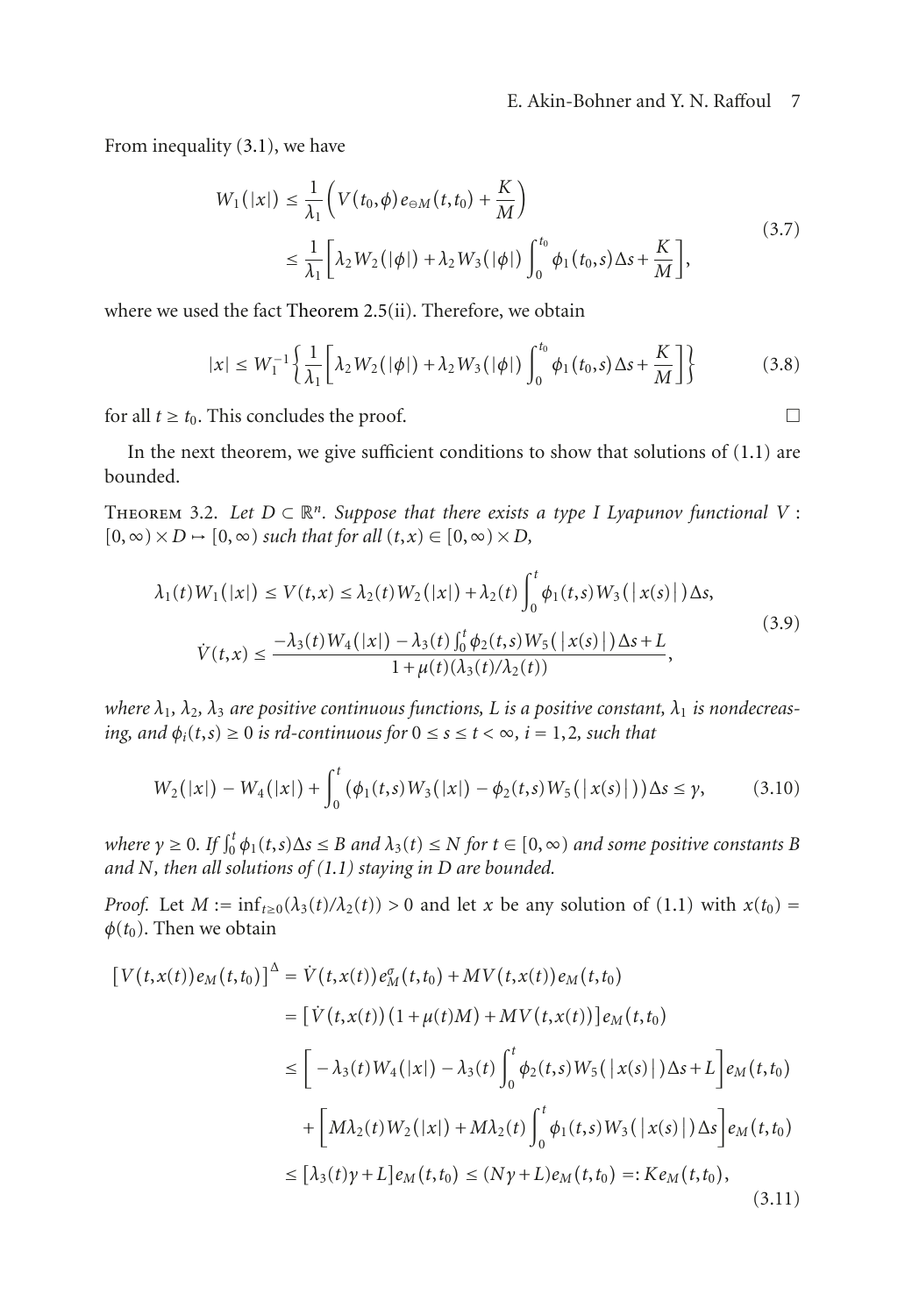because of  $M \leq \lambda_3(t)/\lambda_2(t)$ ,  $\lambda_3(t) \leq N$ , for  $t \in [0, \infty)$  and [Theorem 2.5\(](#page-4-0)i). Integrating both sides from  $t_0$  to  $t$ , we obtain

$$
V(t, x(t))e_M(t, t_0) \le V(t_0, \phi) + \frac{K}{M}e_M(t, t_0).
$$
\n(3.12)

This implies from [Theorem 2.4\(](#page-4-1)iii) that for all  $t \ge t_0$ ,

$$
V(t, x(t)) \le V(t_0, \phi) e_{\Theta M}(t, t_0) + \frac{K}{M}.
$$
 (3.13)

From inequality [\(3.1\)](#page-5-0), we have

$$
W_1(|x|) \leq \frac{1}{\lambda_1(t_0)} \left( \lambda_2(t_0) \, W_2(|\phi|) + \lambda_2(t_0) \, W_3(|\phi|) \int_0^{t_0} \phi_1(t_0, s) \Delta s + \frac{K}{M} \right) \tag{3.14}
$$

for all  $t \ge t_0$ , where we used the fact [Theorem 2.5\(](#page-4-0)ii) and  $\lambda_1$  is nondecreasing.

The following theorem is the special case of [\[8,](#page-17-0) Theorem 2.6].

Theorem 3.3. *Suppose there exists a continuously differentiable type I Lyapunov functional*  $V : [0, \infty) \times \mathbb{R}^n \rightarrow [0, \infty)$  *that satisfies* 

$$
\lambda_1 \|x\|^p \le V(t, x), \quad V(t, x) \ne 0 \quad \text{if } x \ne 0,
$$
\n(3.15)

$$
\left[V(t,x)\right]^{\Delta} \le -\lambda_2(t)V(t,x)V^{\sigma}(t,x) \tag{3.16}
$$

*for some positive constants*  $\lambda_1$  *and*  $p$  *are positive constants, and*  $\lambda_2$  *is a positive continuous function such that*

<span id="page-7-2"></span><span id="page-7-1"></span><span id="page-7-0"></span>
$$
c_1 = \inf_{0 \le t_0 \le t} \lambda_2(t). \tag{3.17}
$$

*Then all solutions of [\(1.1\)](#page-0-1) satisfy*

$$
||x|| \le \frac{1}{\lambda_1^{1/p}} \left[ \frac{1}{1/V(t_0, \phi) + c_1(t - t_0)} \right]^{1/p}.
$$
 (3.18)

*Proof.* For any  $t_0 \geq 0$ , let *x* be the solution of [\(1.1\)](#page-0-1) with  $x(t_0) = \phi(t_0)$ . By inequalities [\(3.16\)](#page-7-0) and [\(3.17\)](#page-7-1), we have

$$
\left[V(t,x)\right]^{\Delta} \leq -c_1 V(t,x)V^{\sigma}(t,x). \tag{3.19}
$$

Let  $u(t) = V(t, x(t))$  so that we have

$$
\frac{u^{\Delta}(t)}{u(t)u^{\sigma}(t)} \le -c_1.
$$
\n(3.20)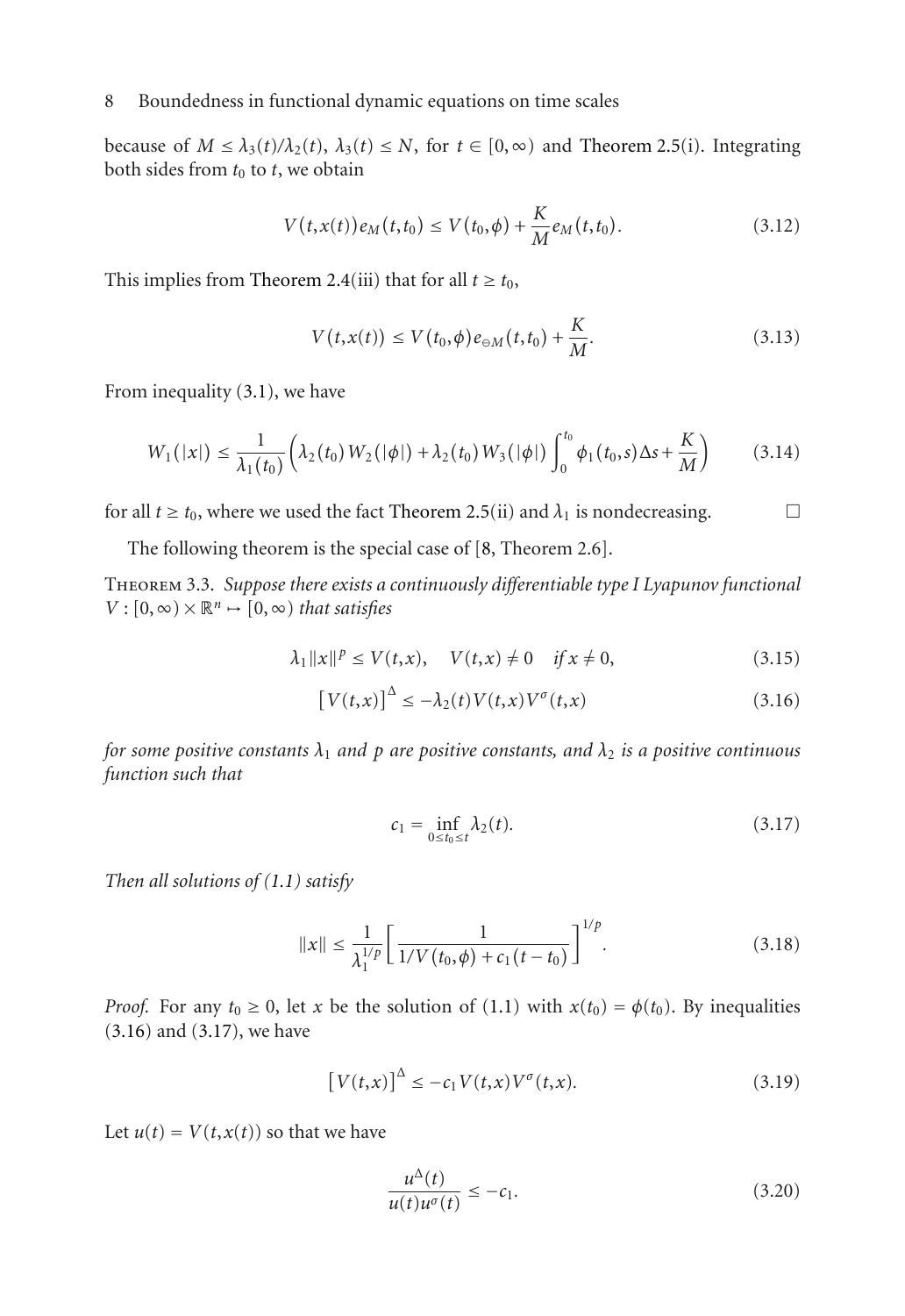### E. Akin-Bohner and Y. N. Raffoul 9

Since  $(1/u(t))^{\Delta} = -u^{\Delta}/u(t)u(\sigma(t))$ , we obtain

$$
\left(\frac{1}{u(t)}\right)^{\Delta} \ge c_1. \tag{3.21}
$$

Integrating the above inequality from  $t_0$  to  $t$ , we have

$$
u(t) \le \frac{1}{1/u(t_0) + c_1(t - t_0)}
$$
\n(3.22)

or

$$
V(t, x(t)) \le \frac{1}{1/V(t_0, \phi) + c_1(t - t_0)}.\tag{3.23}
$$

Using [\(3.15\)](#page-7-2), we obtain

$$
||x|| \le \frac{1}{\lambda_1^{1/p}} \left[ \frac{1}{1/V(t_0, \phi) + c_1(t - t_0)} \right]^{1/p}.
$$
 (3.24)

<span id="page-8-1"></span><span id="page-8-0"></span> $\Box$ 

The next theorem is an extension of [\[7,](#page-17-7) Theorem 2.6].

<span id="page-8-2"></span>THEOREM 3.4. *Assume*  $D \subset \mathbb{R}^n$  *and there exists a type I Lyapunov functional*  $V : [0, \infty) \times$  $D \rightarrow [0, \infty)$  *such that for all*  $(t, x) \in [0, \infty) \times D$ *,* 

$$
\lambda_1 \|x\|^p \le V(t, x),\tag{3.25}
$$

$$
\dot{V}(t,x) \le \frac{-\lambda_2 V(x) + L}{1 + \varepsilon \mu(t)},\tag{3.26}
$$

*where*  $\lambda_1, \lambda_2, p > 0$ ,  $L \ge 0$  *are constants and*  $0 < \varepsilon < \lambda_2$ . Then all solutions of [\(1.1\)](#page-0-1) *staying in D are bounded.*

*Proof.* For any  $t_0 \ge 0$ , let *x* be the solution of [\(1.1\)](#page-0-1) with  $x(t_0) = \phi$ . Since  $\varepsilon \in \mathbb{R}^+$ ,  $e_{\varepsilon}(t,0)$  is well defined and positive. By [\(3.26\)](#page-8-0), we obtain

$$
\begin{aligned} \left[V(t,x(t))e_{\varepsilon}(t,0)\right]^{\Delta} &= \dot{V}(t,x(t))e_{\varepsilon}^{\sigma}(t,0) + \varepsilon V(t,x(t))e_{\varepsilon}(t,0),\\ &\leq \big(-\lambda_2 V(t,x(t)) + L\big)e_{\varepsilon}(t,0) + \varepsilon V\big(t,x(t)\big)e_{\varepsilon}(t,0),\end{aligned} \tag{3.27}
$$
\n
$$
= e_{\varepsilon}(t,0)\big[\varepsilon V\big(t,x(t)\big) - \lambda_2 V\big(t,x(t)\big) + L\big] \leq L e_{\varepsilon}(t,0).
$$

Integrating both sides from  $t_0$  to  $t$ , we obtain

$$
V(t, x(t))e_{\varepsilon}(t,0) \le V(t_0, \phi) + \frac{L}{\varepsilon}e_{\varepsilon}(t,0).
$$
\n(3.28)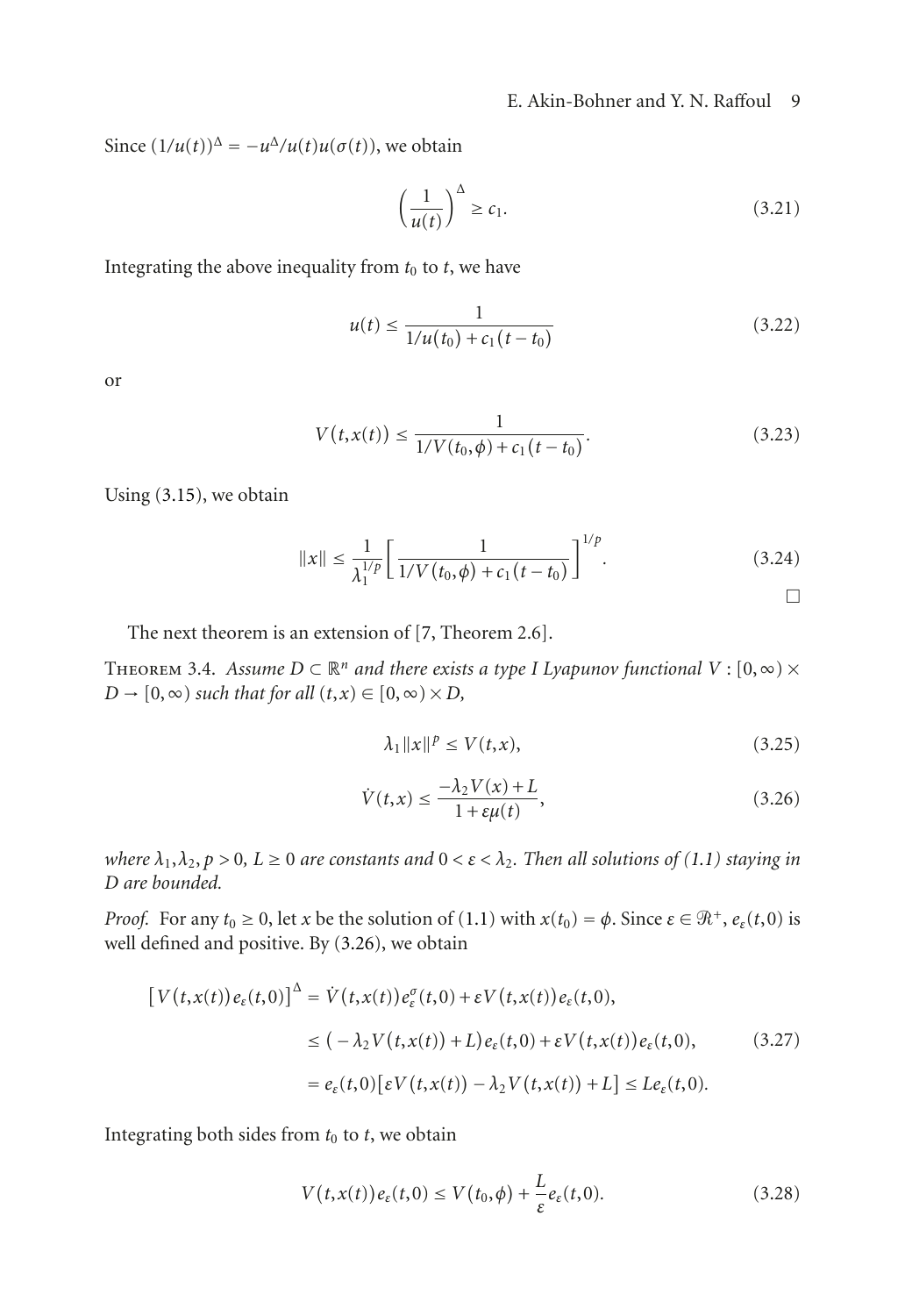Dividing both sides of the above inequality by  $e_{\varepsilon}(t,0)$  and then using [\(3.25\)](#page-8-1) and [Theorem](#page-4-0) [2.5,](#page-4-0) we obtain

$$
||x|| \le \left\{\frac{1}{\lambda_1}\right\}^{1/p} \left[ V(t_0, \phi) + \frac{L}{\varepsilon} \right]^{1/p} \quad \text{for all } t \ge t_0.
$$
 (3.29)

<span id="page-9-6"></span>This completes the proof.  $\Box$ 

<span id="page-9-1"></span>

*Remark 3.5.* In [Theorem 3.4,](#page-8-2) if  $V(t_0, \phi)$  is uniformly bounded, then one concludes that all solutions of [\(1.1\)](#page-0-1) that stay in *D* are uniformly bounded.

#### **4. Applications to Volterra integro-dynamic equations**

In this section, we apply our theorems from the previous section and obtain sufficient conditions that insure the boundedness and uniform boundedness of solutions of Volterra integro-dynamic equations. We begin with the following theorem.

<span id="page-9-0"></span>Theorem 4.1. *Suppose B*(*t*,*s*) *is rd-continuous and consider the scalar nonlinear Volterra integro-dynamic equation*

$$
x^{\Delta} = a(t)x(t) + \int_0^t B(t,s)x^{2/3}(s)\Delta s, \quad t \ge 0, \, x(t) = \phi(t) \text{ for } 0 \le t \le t_0,\tag{4.1}
$$

*where φ is a given bounded continuous initial function on* [0,∞)*, and a is a continuous function on*  $[0, \infty)$ *. Suppose there are positive constants ν*,  $\beta_1$ ,  $\beta_2$ *, with*  $\nu \in (0,1)$ *, and*  $\lambda_3 =$ min{*β*1,*β*2} *such that*

<span id="page-9-2"></span>
$$
\left[2a(t) + \mu(t)a^{2}(t) + \mu(t) |a(t)| \int_{0}^{t} |B(t,s)| \Delta s + \int_{0}^{t} |B(t,s)| \Delta s + \nu \int_{\sigma(t)}^{\infty} |B(u,t)| \Delta u \right] (1 + \mu(t)\lambda_{3}) \leq -\beta_{1},
$$
\n(4.2)

<span id="page-9-3"></span>
$$
\left\{\frac{2}{3}\left[1+\mu(t)\left|a(t)\right|+\mu(t)\int_0^t\left|B(t,s)\left|\Delta s\right.\right]-\nu\right\}\left(1+\mu(t)\lambda_3\right)\leq-\beta_2,\tag{4.3}
$$

$$
\int_{0}^{t} \int_{t}^{\infty} |B(u,s)| \Delta u \Delta s < \infty, \qquad \int_{0}^{t} |B(t,s)| \Delta s < \infty,
$$
  

$$
|B(t,s)| \ge \nu \int_{t}^{\infty} |B(u,s)| \Delta u,
$$
 (4.4)

*then all solutions of [\(4.1\)](#page-9-1) are uniformly bounded.*

*Proof.* Let

<span id="page-9-5"></span><span id="page-9-4"></span>
$$
V(t,x) = x2(t) + v \int_0^t \int_t^{\infty} |B(u,s)| \Delta u x2(s) \Delta s.
$$
 (4.5)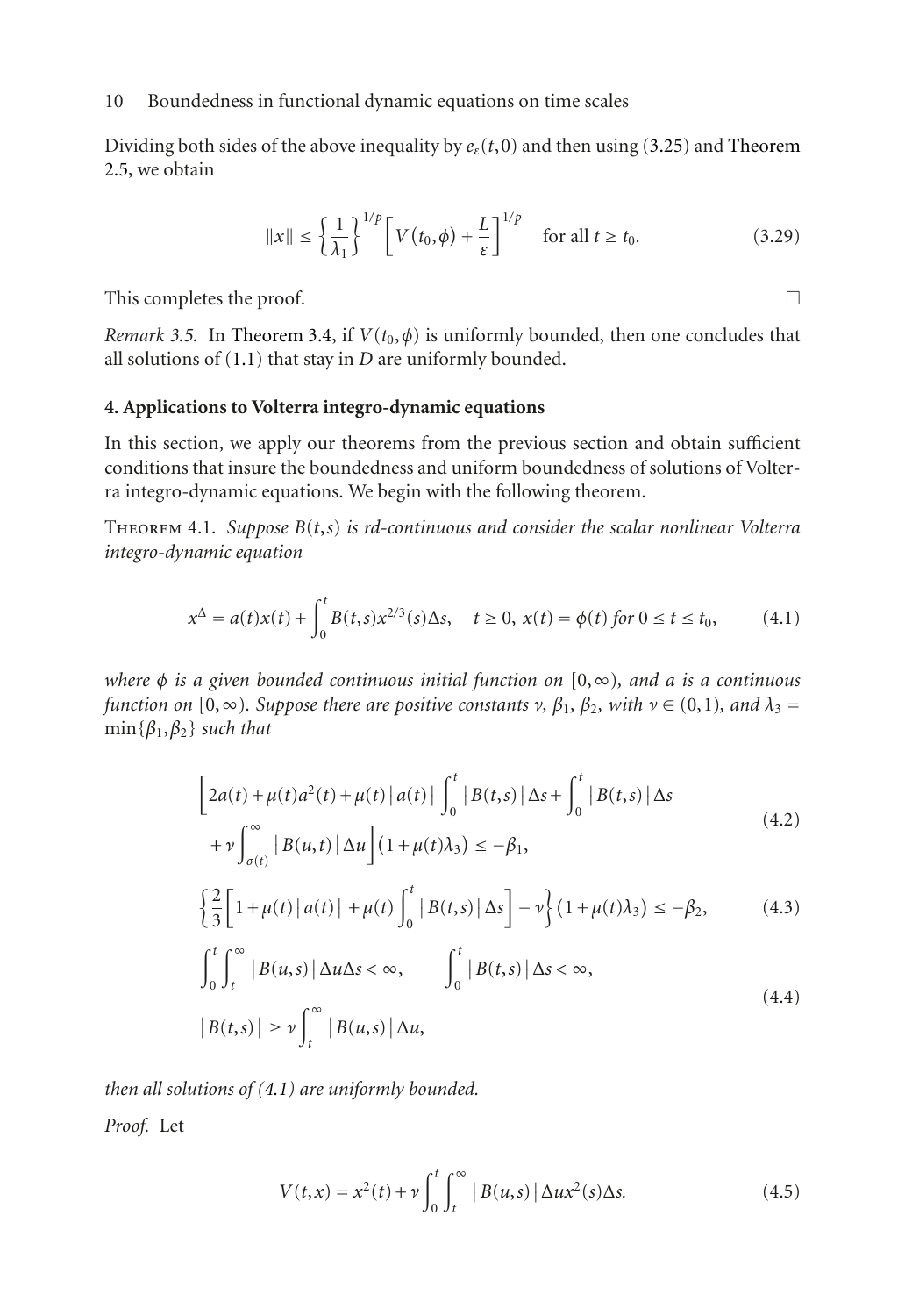Using [Theorem 2.2,](#page-3-2) we have along the solutions of [\(4.1\)](#page-9-1) that

<span id="page-10-0"></span>
$$
\dot{V}(t,x) = 2x(t)\left(a(t)x(t) + \int_0^t B(t,s)x^{2/3}(s)\Delta s\right) \n+ \mu(t)\left(a(t)x(t) + \int_0^t B(t,s)x^{2/3}(s)\Delta s\right)^2 \n- \nu \int_0^t |B(t,s)|x^2(s)\Delta s + \nu \int_{\sigma(t)}^\infty |B(u,t)|x^2(t)\Delta u \n\leq 2a(t)x^2(t) + 2\int_0^t |B(t,s)| |x(t)|x^{2/3}(s)\Delta s \n+ \mu(t)a^2(t)x^2(t) + 2\mu(t)|a(t)| \int_0^t |B(t,s)| |x(t)|x^{2/3}(s)\Delta s \n+ \mu(t)\left(\int_0^t B(t,s)x^{2/3}(s)\Delta s\right)^2 \n+ \nu \int_{\sigma(t)}^\infty |B(u,t)|x^2(t)\Delta u - \nu \int_0^t |B(t,s)|x^2(s)\Delta s.
$$

Using the fact that  $ab \le a^2/2 + b^2/2$  for any real numbers *a* and *b*, we have

$$
2\int_0^t |B(t,s)| |x(t)| x^{2/3}(s) \Delta s \le \int_0^t |B(t,s)| (x^2(t) + x^{4/3}(s)) \Delta s. \tag{4.7}
$$

Also, using [Theorem 2.3,](#page-4-2) one obtains

$$
\left(\int_0^t |B(t,s)| x^{2/3}(s) \Delta s\right)^2 = \left(\int_0^t |B(t,s)|^{1/2} |B(t,s)|^{1/2} x^{2/3}(s) \Delta s\right)^2
$$
  

$$
\leq \int_0^t |B(t,s)| \Delta s \int_0^t |B(t,s)| x^{4/3}(s) \Delta s.
$$
 (4.8)

A substitution of the above two inequalities into [\(4.6\)](#page-10-0) yields

<span id="page-10-1"></span>
$$
\dot{V}(t,x) \le \left[2a(t) + \mu(t)a^{2}(t) + \mu(t) |a(t)| \int_{0}^{t} |B(t,s)| \Delta s + \int_{0}^{t} |B(t,s)| \Delta s + \mu \int_{\sigma(t)}^{\infty} |B(u,t)| \Delta u \right] x^{2}(t) + \left[1 + \mu(t) |a(t)| + \mu(t) \int_{0}^{t} |B(t,s)| \Delta s \right] \int_{0}^{t} |B(t,s)| x^{4/3}(s) \Delta s - \nu \int_{0}^{t} |B(t,s)| x^{2}(s) \Delta s.
$$
\n(4.9)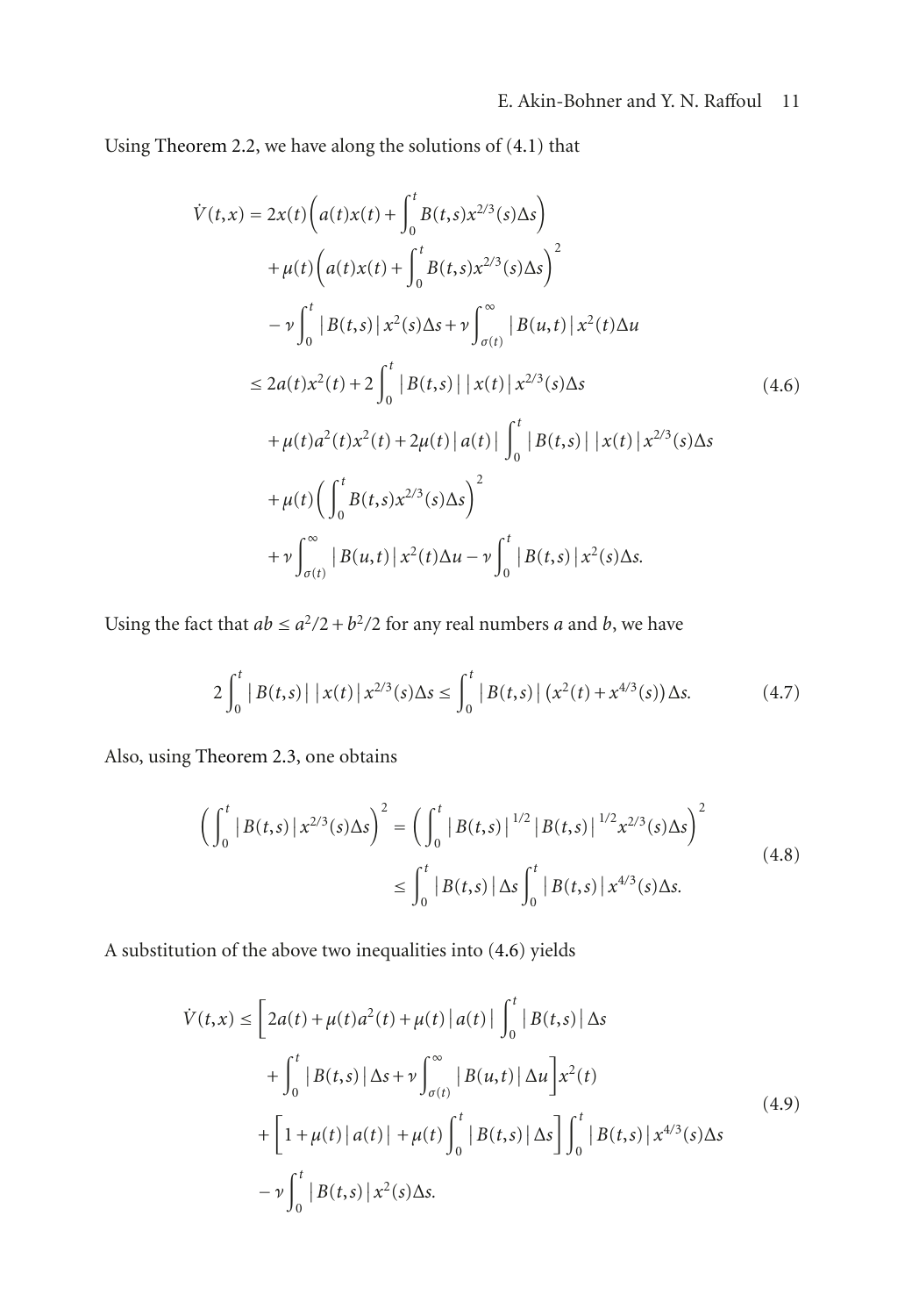To further simplify [\(4.9\)](#page-10-1), we make use of Young's inequality, which says that for any two nonnegative real numbers *w* and *z*, we have

$$
wz \le \frac{w^e}{e} + \frac{zf}{f}
$$
, with  $\frac{1}{e} + \frac{1}{f} = 1$ . (4.10)

Thus, for  $e = 3/2$  and  $f = 3$ , we get

$$
\int_0^t |B(t,s)| x^{4/3}(s) \Delta s = \int_0^t |B(t,s)|^{1/3} |B(t,s)|^{2/3} x^{4/3}(s) \Delta s
$$
\n
$$
\leq \int_0^t \left( \frac{|B(t,s)|}{3} + \frac{2}{3} |B(t,s)| x^2(s) \right) \Delta s.
$$
\n(4.11)

By substituting the above inequality into [\(4.9\)](#page-10-1), we arrive at

$$
\dot{V}(t,x) \le \left[2a(t) + \mu(t)a^{2}(t) + \mu(t) |a(t)| \int_{0}^{t} |B(t,s)| \Delta s + \int_{0}^{t} |B(t,s)| \Delta s + \nu \int_{\sigma(t)}^{\infty} |B(u,t)| \Delta u \right] x^{2}(t) + \left[ -\nu + \frac{2}{3} \left(1 + \mu(t) |a(t)| + \mu(t) \int_{0}^{t} |B(t,s)| \Delta s \right) \right] \int_{0}^{t} |B(t,s)| x^{2}(s) \Delta s + \frac{1}{3} \left(1 + \mu(t) |a(t)| + \mu(t) \int_{0}^{t} |B(t,s)| \Delta s \right) \int_{0}^{t} |B(t,s)| \Delta s.
$$
\n(4.12)

Multiplying and dividing the above inequality by  $1 + \mu(t)\lambda_3$ , and then applying conditions  $(4.2)$  and  $(4.3)$ ,  $\dot{V}(t,x)$  reduces to

$$
\dot{V}(t,x) \le \frac{-\beta_1 x^2(t) - \beta_2 \int_0^t |B(t,s)| x^2(s) \Delta s + L}{1 + \mu(t)\lambda_3},\tag{4.13}
$$

where  $L = 1/3(1 + \mu(t)|a(t)| + \mu(t)\int_0^t |B(t,s)|\Delta s) \int_0^t |B(t,s)|\Delta s(1 + \mu(t)\lambda_3)$ . By taking  $W_1 =$ *W*<sub>2</sub> = *W*<sub>4</sub> =  $x^2(t)$ , *W*<sub>3</sub> = *W*<sub>5</sub> =  $x^2(s)$ ,  $\lambda_1 = \lambda_2 = 1$  and  $\lambda_3 = \min{\{\beta_1, \beta_2\}}$ ,  $\phi_1(t,s)$  $\nu$   $\int_t^{\infty} |B(u,s)| \Delta u$ , and  $\phi_2(t,s) = |B(t,s)|$ , we see that conditions [\(3.1\)](#page-5-0) and [\(3.2\)](#page-5-1) of [Theorem](#page-5-3) [3.1](#page-5-3) are satisfied. Next we make sure that condition [\(3.3\)](#page-5-2) holds. Use [\(4.4\)](#page-9-4) to obtain

$$
W_2(|x|) - W_4(|x|) + \int_0^t (\phi_1(t,s)W_3(|x(s)|) - \phi_2(t,s)W_5(|x(s)|))\Delta s
$$
  
=  $x^2(t) - x^2(t) + \int_0^t (\nu \int_t^{\infty} |B(u,s)| \Delta u - |B(t,s)|) x^2(s) \Delta s \le 0.$  (4.14)

Thus condition [\(3.3\)](#page-5-2) is satisfied with *γ* = 0. An application of [Theorem 3.1](#page-5-3) yields the results.  $\Box$  results.

*Remark 4.2.* In the case  $\mathbb{T} = \mathbb{R}$ , the second author in [\[8\]](#page-17-0) took  $\nu = 1$  in the displayed Lyapunov functional. On the other hand, in our theorem, we had to incorporate such *ν*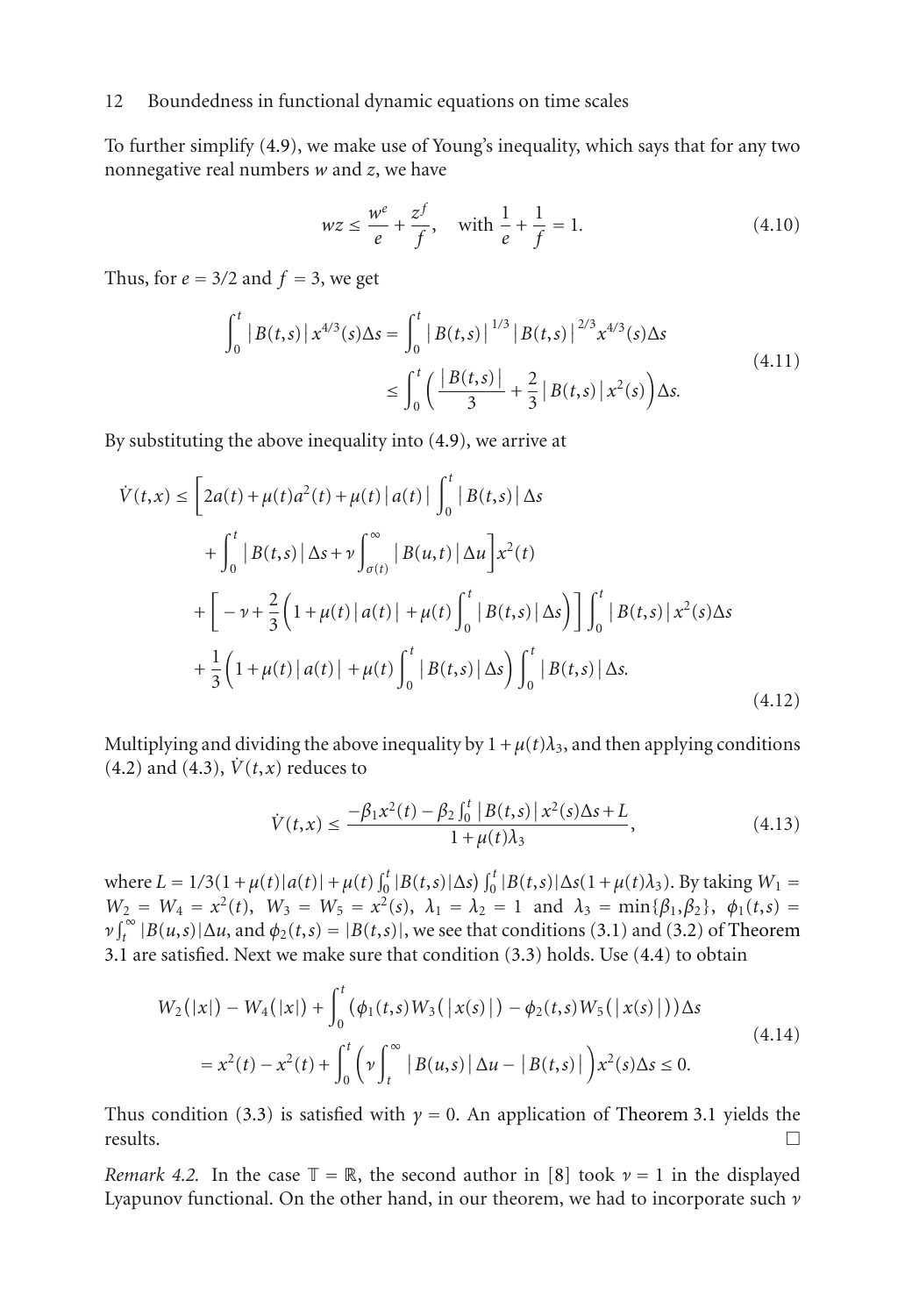in the Lyapunov functional, otherwise, condition [\(4.5\)](#page-9-5) may only hold if  $B(t,s) = 0$  for all *t* ∈  $\mathbb T$  with  $0 \le s \le t < \infty$  for a particular time scale. For example, if we take  $\mathbb T = \mathbb Z$ , then condition [\(4.5\)](#page-9-5) reduces to  $|B(t,s)| \geq \nu \sum_{u=t}^{\infty} |B(u,s)|$ , which can only hold if  $B(t,s) = 0$  for  $\nu = 1$ .

*Remark 4.3.* If  $\mathbb{T} = \mathbb{R}$ , then  $\mu(t) = 0$  for all *t* and hence [Theorem 4.1](#page-9-0) reduces to [\[8](#page-17-0), Example 2.3].

*Remark 4.4.* We assert that [Theorem 4.1](#page-9-0) can be easily generalized to handle scalar nonlinear Volterra integro-dynamic equations of the form

<span id="page-12-0"></span>
$$
x^{\Delta} = a(t)x(t) + \int_0^t B(t,s)f(s,x(s))\Delta s,
$$
\n(4.15)

where  $|f(t, x(t))| \leq x^{2/3}(t) + M$  for some positive constant *M*.

For the next theorem, we consider the scalar Volterra integro-dynamic equation

$$
x^{\Delta}(t) = a(t)x(t) + \int_0^t B(t,s)f(s,x(s))\Delta s + g(t,x(t)),
$$
\n(4.16)

where  $t \geq 0$ ,  $x(t) = \phi(t)$  for  $0 \leq t \leq t_0$ ,  $\phi$  is a given bounded continuous initial function, *a*(*t*) is continuous for  $t \ge 0$ , and  $B(t,s)$  is right-dense continuous for  $0 \le s \le t < \infty$ . We assume  $f(t, x)$  and  $g(t, x)$  are continuous in *x* and *t* and satisfy

$$
|g(t,x)| \le \gamma_1(t) + \gamma_2(t) |x(t)|, \qquad |f(t,x)| \le \gamma(t) |x(t)|, \tag{4.17}
$$

where  $\gamma$  and  $\gamma_2$  are positive and bounded, and  $\gamma_1$  is nonnegative and bounded.

For the next theorem, we need the identity

$$
|x(t)|^{\Delta} = \frac{x(t) + x^{\sigma}(t)}{|x(t)| + |x^{\sigma}(t)|} x^{\Delta}(t).
$$
 (4.18)

Its proof can be found in [\[4](#page-17-8)].

Theorem 4.5. *Suppose there exist constants k >* 1 *and ε, α with* 0 *<ε<α such that*

$$
\[a(t) + \gamma_2(t) + k \int_{\sigma(t)}^{\infty} |B(u,t)| \Delta u \gamma(t)\] (1 + \varepsilon \mu(t)) \leq -\alpha < 0, \tag{4.19}
$$

*where*  $k = 1 + \zeta$  *for some*  $\zeta > 0$ *. Suppose* 

$$
(1 + \mu(t)\varepsilon) |B(t,s)| \ge \lambda \int_{t}^{\infty} |B(u,s)| \Delta u,
$$
\n(4.20)

*where*  $λ ≥ kα/ζ, 0 ≤ s < t ≤ u < ∞$ ,

$$
\int_0^{t_0} \int_{t_0}^{\infty} |B(u,s)| \Delta u \gamma(s) \Delta s \le \rho < \infty \quad \forall \, t_0 \ge 0,\tag{4.21}
$$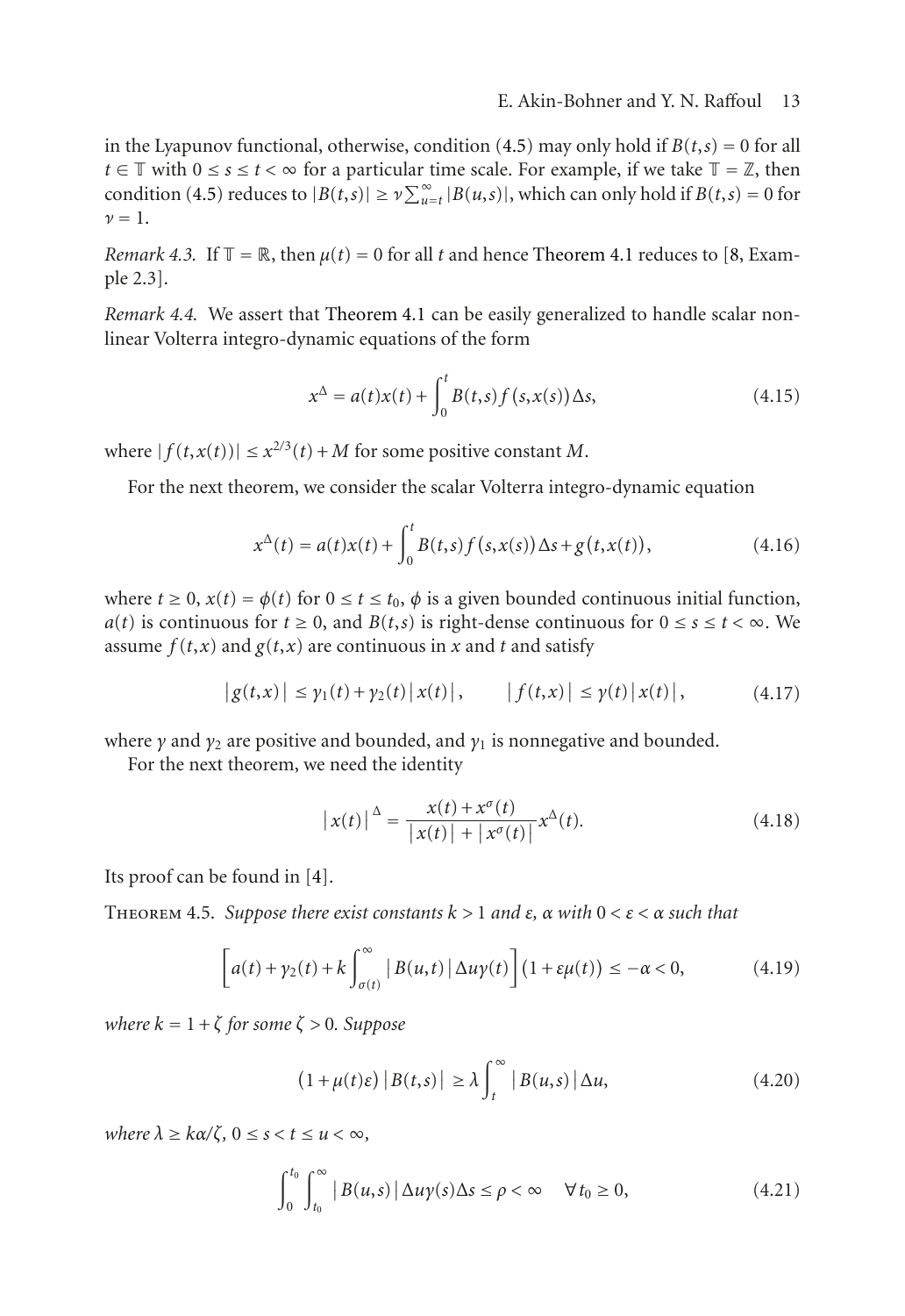*and for some positive constant L,*

$$
\gamma_1(t)\big(1+\varepsilon\mu(t)\big)\leq L.\tag{4.22}
$$

*Then all solutions of [\(4.16\)](#page-12-0) are uniformly bounded. Proof.* Define

$$
V(t,x(\cdot)) = |x(t)| + k \int_0^t \int_t^\infty |B(u,s)| \Delta u | f(s,x(s)) | \Delta s. \tag{4.23}
$$

Along the solutions of [\(4.16\)](#page-12-0), we have

$$
\dot{V}(t,x) = \frac{x(t) + x^{\sigma}(t)}{|x(t)| + |x^{\sigma}(t)|}x^{\Delta}(t) + k \int_{\sigma(t)}^{\infty} |B(u,t)| \Delta u |f(t,x(t))|
$$
\n
$$
- k \int_{0}^{t} |B(t,s)| |f(s,x(s))| \Delta s \le a(t) |x(t)| + \int_{0}^{t} |B(t,s)| |f(s,x(s))| \Delta s
$$
\n
$$
+ |g(t,x(t))| + k \int_{\sigma(t)}^{\infty} |B(u,t)| \Delta u |f(t,x(t))| - k \int_{0}^{t} |B(t,s)| |f(s,x(s))| \Delta s
$$
\n
$$
\le [a(t) + y_2(t) + k \int_{\sigma(t)}^{\infty} |B(u,t)| \Delta u y(t)] |x(t)|
$$
\n
$$
+ (1-k) \int_{0}^{t} |B(t,s)| |f(s,x(s))| \Delta s + y_1(t)
$$
\n
$$
= [a(t) + y_2(t) + k \int_{\sigma(t)}^{\infty} |B(u,t)| \Delta u y(t)] |x(t)| \frac{1 + \mu(t)\varepsilon}{1 + \mu(t)\varepsilon}
$$
\n
$$
- \zeta(1 + \mu(t)\varepsilon) \int_{0}^{t} |B(t,s)| |f(s,x(s))| \Delta s \frac{1}{1 + \mu(t)\varepsilon} + (1 + \mu(t)\varepsilon) y_1(t) \frac{1}{1 + \mu(t)\varepsilon}
$$
\n
$$
\le -\alpha |x(t)| \frac{1}{1 + \mu(t)\varepsilon} - \zeta \lambda \int_{0}^{t} \int_{t}^{\infty} |B(u,s)| \Delta u |f(s,x(s))| \Delta s \frac{1}{1 + \mu(t)\varepsilon} + \frac{L}{1 + \mu(t)\varepsilon}
$$
\n
$$
= -\alpha [x(t)| + k \int_{0}^{t} \int_{t}^{\infty} |B(u,s)| \Delta u |f(s,x(s))| \Delta s] \frac{1}{1 + \mu(t)\varepsilon} + \frac{L}{1 + \mu(t)\varepsilon}
$$
\n
$$
= \frac{-\alpha V(t,x) + L}{1 + \mu(t)\varepsilon}.
$$
\n(4.24)

The results follow form [Theorem 3.4](#page-8-2) and [Remark 3.5.](#page-9-6)

<span id="page-13-0"></span> $\Box$ 

In the next theorem, we establish sufficient conditions that guarantee the boundedness of all solutions of the vector Volterra integro-dynamic equation

$$
x^{\Delta} = Ax(t) + \int_0^t C(t,s)x(s)\Delta s + g(t),
$$
\n(4.25)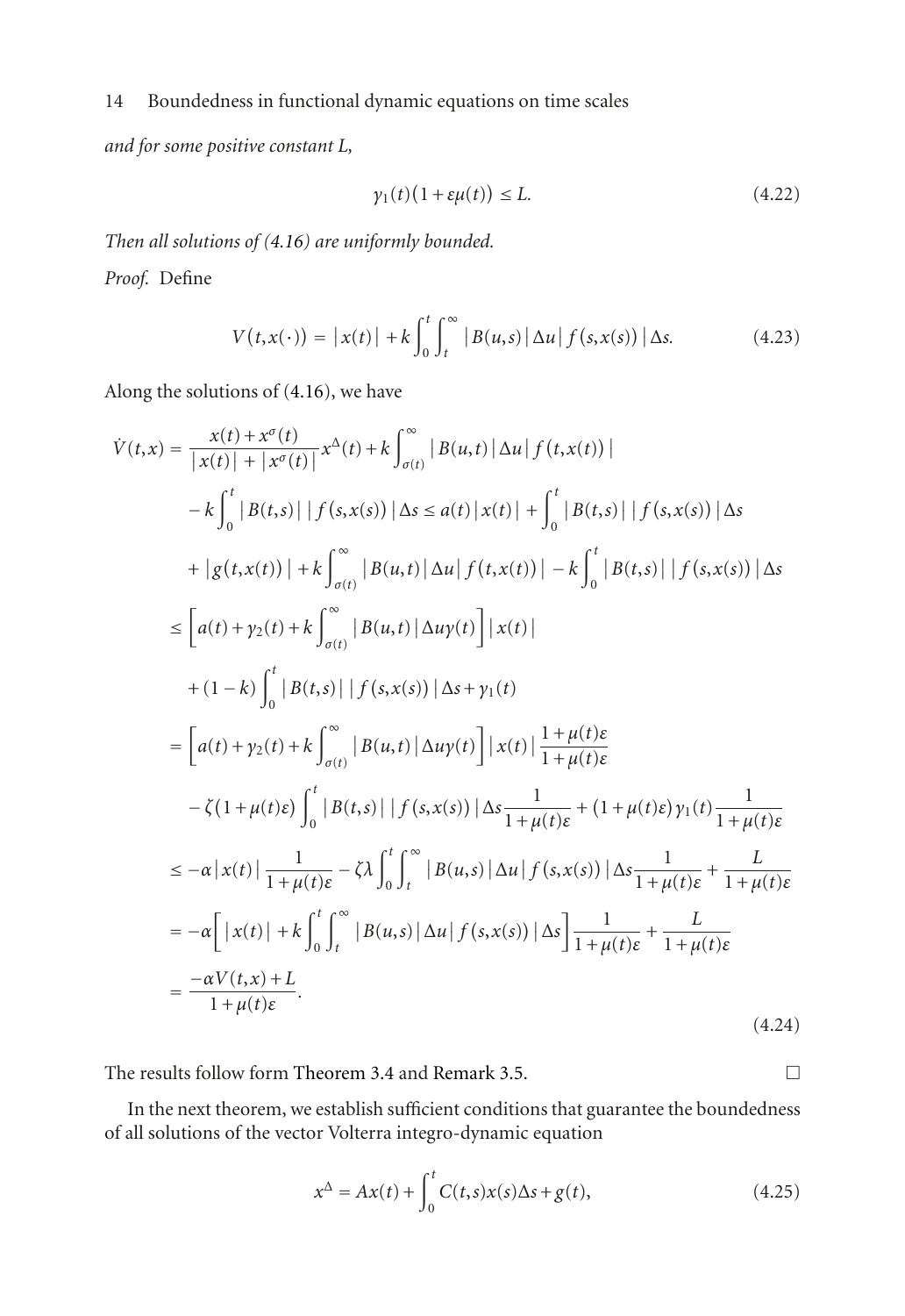where  $t \geq 0$ ,  $x(t) = \phi(t)$  for  $0 \leq t \leq t_0$ ,  $\phi$  is a given bounded continuous initial  $k \times 1$  vector function. Also, *A* and *C*(*t*,*s*) are  $k \times k$  matrix with *C*(*t*,*s*) being continuous on  $\mathbb{T} \times \mathbb{T}$ , *g*, *x* are  $k \times 1$  vector functions that are continuous for  $t \in \mathbb{T}$ . If *D* is a matrix, then |*D*| means the sum of the absolute values of the elements.

<span id="page-14-6"></span>THEOREM 4.6. *Suppose*  $C^{T}(t,s) = C(t,s)$ *. Let I* be the  $k \times k$  *identity matrix. Assume there exist positive constants L, ν, ξ, β*1*, β*2*, λ*3*, and k* × *k positive definite constant symmetric matrix B such that*

<span id="page-14-0"></span>
$$
[ATB + BA + \mu(t)ATBA] \le -\xi I,
$$
\n(4.26)

$$
\begin{aligned}\n\left[ -\xi + |A^T B g| + |B g| + \int_0^t |B| |C(t,s)| \Delta s + \mu(t) \int_0^t |A^T B| |C(t,s)| \Delta s \\
&+ \nu \int_{\sigma(t)}^{\infty} |C(u,t)| \Delta u \right](1 + \mu(t) \lambda_3) \leq -\beta_1,\n\end{aligned}
$$
\n(4.27)

$$
\left[|B| - \nu + \mu(t)\left(\left(g^T B\right)^2 + 1 + \left|A^T B\right| + \int_0^t \left|C(t,s)\right|\Delta s\right)\right] \left(1 + \mu(t)\lambda_3\right) \le -\beta_2,\qquad(4.28)
$$

$$
(\mu(t) | gTg | + |Bg|) (1 + \mu(t)\lambda_3) + \mu(t) |ATBg | = L,
$$
 (4.29)

<span id="page-14-4"></span><span id="page-14-3"></span><span id="page-14-2"></span>
$$
|C(t,s)| \ge \nu \int_{\sigma(t)}^{\infty} |C(u,s)| \Delta u,
$$
\n(4.30)

$$
\int_0^t \int_t^\infty |C(u,s)| \Delta u \Delta s < \infty, \qquad \int_0^t |C(t,s)| \Delta s < \infty. \tag{4.31}
$$

*Then there exists an*  $r_1 \in (0,1]$  *such that* 

<span id="page-14-5"></span>
$$
r_1 x^T x \le x^T B x \le x^T x. \tag{4.32}
$$

*Proof.* Let the matrix *B* be defined by [\(4.26\)](#page-14-0) and define

 $\overline{\phantom{a}}$ 

<span id="page-14-1"></span>
$$
V(t,x) = x^T B x + \nu \int_0^t \int_t^\infty |C(u,s)| \Delta u x^2(s) \Delta s. \tag{4.33}
$$

Here  $x^T x = x^2 = (x_1^2 + x_2^2 + \dots + x_k^2)$ . Using the product rule given in [\(2.8\)](#page-3-3), we have along the solutions of [\(4.25\)](#page-13-0) that

$$
\dot{V}(t,x) = (x^{\Delta})^{T}Bx + (x^{\sigma})^{T}Bx^{\Delta} - \nu \int_{0}^{t} |C(t,s)| x^{2}(s) \Delta s + \nu \int_{\sigma(t)}^{\infty} |C(u,t)| \Delta u x^{2}
$$
\n
$$
= (x^{\Delta})^{T}Bx + (x + \mu(t)x^{\Delta})^{T}Bx^{\Delta} - \nu \int_{0}^{t} |C(t,s)| x^{2}(s) \Delta s + \nu \int_{\sigma(t)}^{\infty} |C(u,t)| \Delta u x^{2}
$$
\n
$$
= (x^{\Delta})^{T}Bx + x^{T}Bx^{\Delta} + \mu(t)(x^{\Delta})^{T}Bx^{\Delta} - \nu \int_{0}^{t} |C(t,s)| x^{2}(s) \Delta s + \nu \int_{\sigma(t)}^{\infty} |C(u,t)| \Delta u x^{2}.
$$
\n(4.34)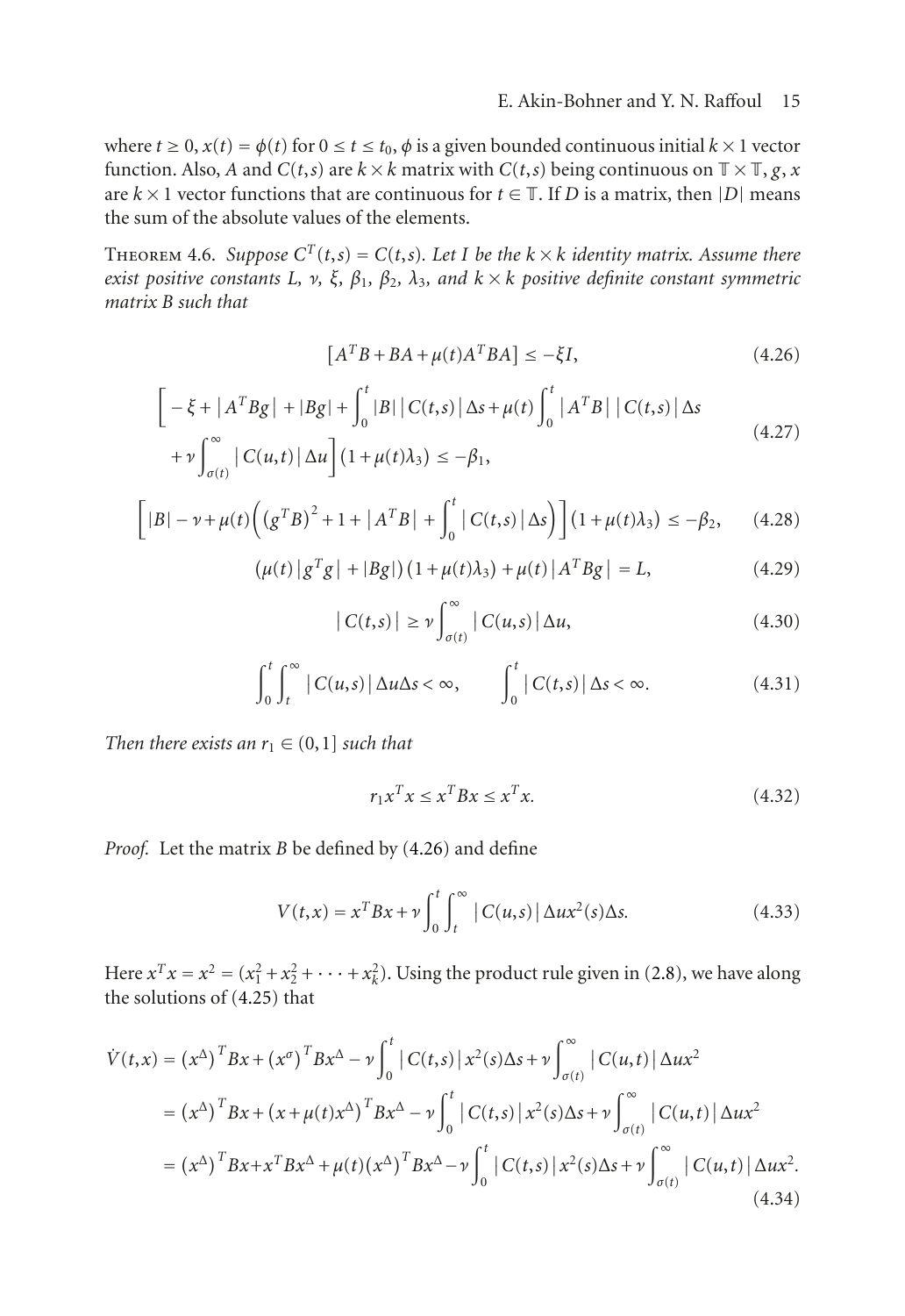Substituting the right-hand side of [\(4.25\)](#page-13-0) for  $x^{\Delta}$  into [\(4.34\)](#page-14-1) and making use of [\(4.26\)](#page-14-0), we obtain

<span id="page-15-0"></span>
$$
\dot{V}(t,x) = \left[Ax + \int_0^t C(t,s)x(s)\Delta s + g\right]^T Bx + x^T B\left[Ax + \int_0^t C(t,s)x(s)\Delta s + g\right]
$$

$$
+ \mu(t)\left[Ax + \int_0^t C(t,s)x(s)\Delta s + g\right]^T B\left[Ax + \int_0^t C(t,s)x(s)\Delta s + g\right]
$$

$$
- \nu \int_0^t \left|C(t,s)\right| x^2(s)\Delta s + \nu \int_{\sigma(t)}^\infty \left|C(u,t)\right| \Delta u x^2.
$$
\n(4.35)

By noting that the right side of [\(4.35\)](#page-15-0) is scalar and by recalling that *B* is a symmetric matrix, expression [\(4.35\)](#page-15-0) simplifies to

$$
\dot{V}(t,x) = x^{T}(A^{T}B + BA + \mu(t)A^{T}BA)x + 2x^{T}Bg + 2\int_{0}^{t} x^{T}BC(t,s)x(s)\Delta s \n+ \mu(t)\left[2x^{T}A^{T}Bg + 2g^{T}B\int_{0}^{t} C(t,s)x(s)\Delta s + 2x^{T}A^{T}B\int_{0}^{t} C(t,s)x(s)\Delta s \n+ \int_{0}^{t} x^{T}(s)C(t,s)\Delta sB\int_{0}^{t} C(t,s)x(s)\Delta s + g^{T}Bg\right] \n- \nu \int_{0}^{t} |C(t,s)|x^{2}(s)\Delta s + \nu \int_{\sigma(t)}^{\infty} |C(u,t)|\Delta ux^{2} \n\leq -\xi x^{2} + 2|x^{T}||Bg| + 2\int_{0}^{t} |x^{T}||B||C(t,s)||x(s)|\Delta s \n+ \mu(t)\left[\int_{0}^{t} |C(t,s)|2|g^{T}B||x(s)|\Delta s + 2\int_{0}^{t} |x^{T}||A^{T}B||C(t,s)||x(s)|\Delta s \n+ \int_{0}^{t} x^{T}(s)C(t,s)B\Delta s\int_{0}^{t} C(t,s)x(s)\Delta s + |g^{T}g| + 2|x^{T}||A^{T}Bg|\right] \n- \nu \int_{0}^{t} |C(t,s)|x^{2}(s)\Delta s + \nu \int_{\sigma(t)}^{\infty} |C(u,t)|\Delta ux^{2}.
$$
\n(4.36)

Next, we perform some calculations to simplify inequality [\(4.36\)](#page-15-1),

<span id="page-15-1"></span>
$$
2|x^{T}||Bg| = 2|x^{T}||Bg|^{1/2}|Bg|^{1/2} \leq x^{2}|Bg| + |Bg|,
$$
  
\n
$$
2|x^{T}||A^{T}Bg|2 = |x^{T}||A^{T}Bg|^{1/2}|A^{T}Bg|^{1/2} \leq x^{2}|A^{T}Bg| + |A^{T}Bg|,
$$
  
\n
$$
2\int_{0}^{t} |x^{T}||B||C(t,s)||x(s)| \Delta s \leq \int_{0}^{t} |B||C(t,s)| (x^{2} + x^{2}(s)) \Delta s,
$$
  
\n
$$
\int_{0}^{t} |C(t,s)|2|g^{T}B||x(s)| \Delta s \leq \int_{0}^{t} |C(t,s)| (|g^{T}B|^{2} + x^{2}(s)) \Delta s,
$$
  
\n
$$
2\int_{0}^{t} |x^{T}||A^{T}B||C(t,s)||x(s)| \Delta s \leq \int_{0}^{t} |A^{T}B||C(t,s)| (x^{2} + x^{2}(s)) \Delta s.
$$
 (4.37)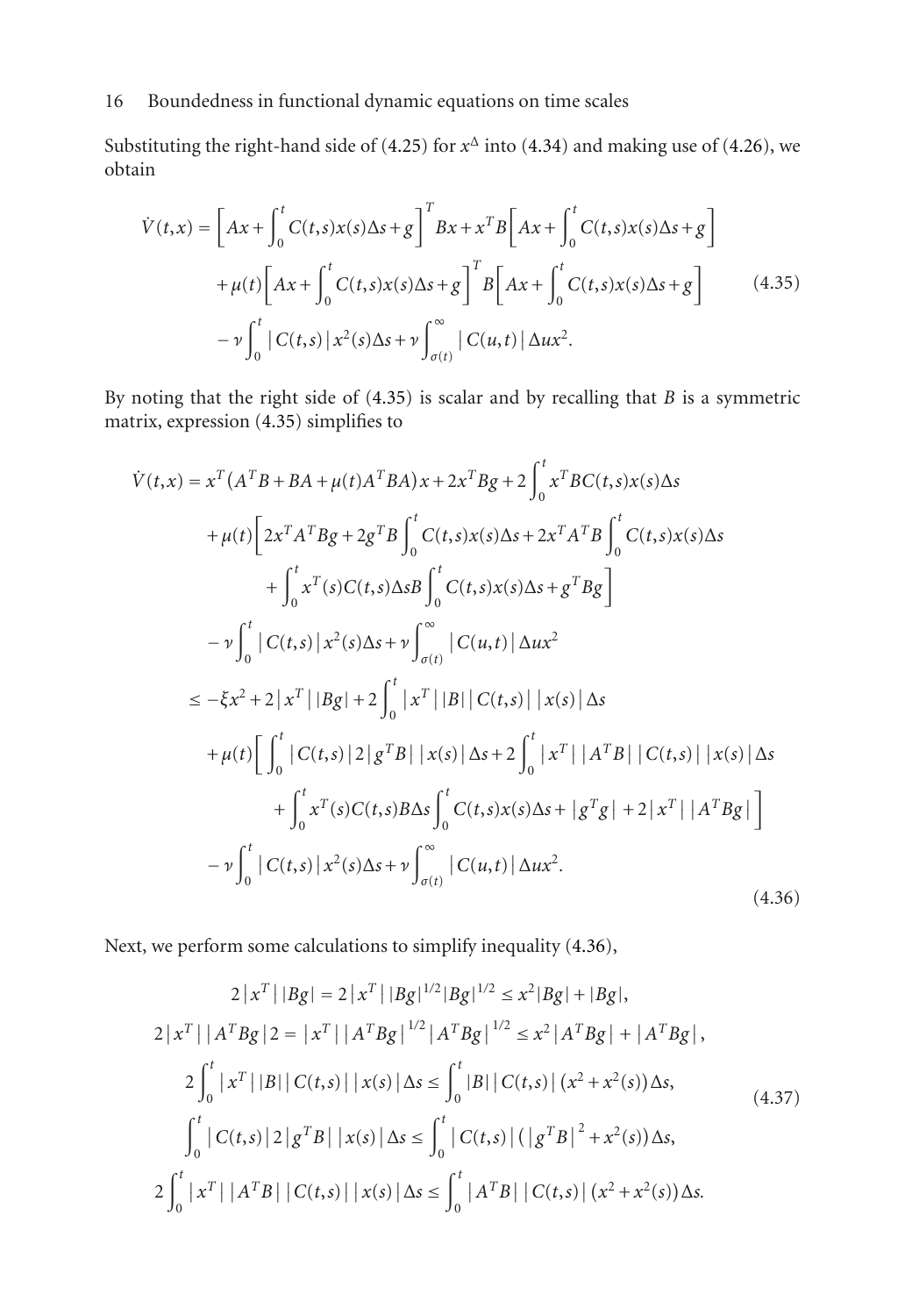Finally,

$$
\int_{0}^{t} x^{T}(s)C(t,s)\Delta sB\int_{0}^{t} C(t,s)x(s)\Delta s
$$
\n
$$
\leq |B| \left| \int_{0}^{t} x^{T}(s)C(t,s)\Delta s \right| \left| \int_{0}^{t} C(t,s)x(s)\Delta s \right|
$$
\n
$$
\leq \frac{|B| \left( \int_{0}^{t} x^{T}(s)C(t,s)\Delta s \right)^{2}}{2} + \frac{|B| \left( \int_{0}^{t} C(t,s)x(s)\Delta s \right)^{2}}{2}
$$
\n
$$
= |B| \left( \int_{0}^{t} C(t,s)x(s)\Delta s \right)^{2}
$$
\n
$$
= |B| \left( \int_{0}^{t} |C(t,s)|^{1/2} |C(t,s)|^{1/2} |x(s)| \Delta s \right)^{2}
$$
\n
$$
\leq |B| \int_{0}^{t} |C(t,s)| \Delta s \int_{0}^{t} |C(t,s)| x^{2}(s)\Delta s.
$$
\n(4.38)

A substitution of the above inequalities into [\(4.36\)](#page-15-1) yields

$$
\dot{V}(t,x) \leq \left[ -\xi + \mu(t) |A^T B g| + |Bg| + \int_0^t |B| |C(t,s)| \Delta s \n+ \mu(t) \int_0^t |A^T B| |C(t,s)| \Delta s + \nu \int_{\sigma(t)}^{\infty} |C(u,t)| \Delta u \right] x^2 \n+ \left[ |B| - \nu + \mu(t) \left( (g^T B)^2 + 1 + |A^T B| \n+ |B| \int_0^t |C(t,s)| \Delta s \right) \right] \int_0^t |C(t,s)| x^2(s) \Delta s \n+ \mu(t) (|A^T B g| + |g^T B g|) + |B g|.
$$
\n(4.39)

Multiplying and dividing the above inequality by  $1 + \mu(t)\lambda_3$ , and then applying conditions  $(4.30)$  and  $(4.31)$   $\dot{V}(t,x)$  reduces to

$$
\dot{V}(t,x) \le \frac{-\beta_1 x^2 - \beta_2 \int_0^t |C(t,s)| x^2(s) \Delta s + L}{1 + \mu(t)\lambda_3},
$$
\n(4.40)

where  $L = (\mu(t)(|A^T B g| + |g^T B g|) + |B g|)(1 + \mu(t)\lambda_3)$ . By taking  $W_1 = r_1 x^T x$ ,  $W_2 =$  $x^T B x$ ,  $W_4 = x^T x$ ,  $W_3 = W_5 = x^2(s)$ ,  $\lambda_1 = \lambda_2 = 1$  and  $\lambda_3 = \min{\{\beta_1, \beta_2\}}$ ,  $\phi_1(t,s) =$  $\nu$   $\int_t^{\infty}$  |*C*(*u*,*s*)|Δ*u*, and  $\phi_2(t,s)$  = |*C*(*t*,*s*)|, we see that conditions [\(3.1\)](#page-5-0) and [\(3.2\)](#page-5-1) of [Theorem](#page-5-3) [3.1](#page-5-3) are satisfied. Next we make sure that condition [\(3.3\)](#page-5-2) holds. Using [\(4.29\)](#page-14-4) and [\(4.32\)](#page-14-5), we obtain

$$
W_2(|x|) - W_4(|x|) + \int_0^t (\phi_1(t,s)W_3(|x(s)|) - \phi_2(t,s)W_5(|x(s)|))\Delta s
$$
  
=  $x^T B x - x^T x + \int_0^t (\nu \int_t^\infty |C(u,s)| \Delta u - |C(t,s)|) x^2(s) \Delta s \le 0.$  (4.41)